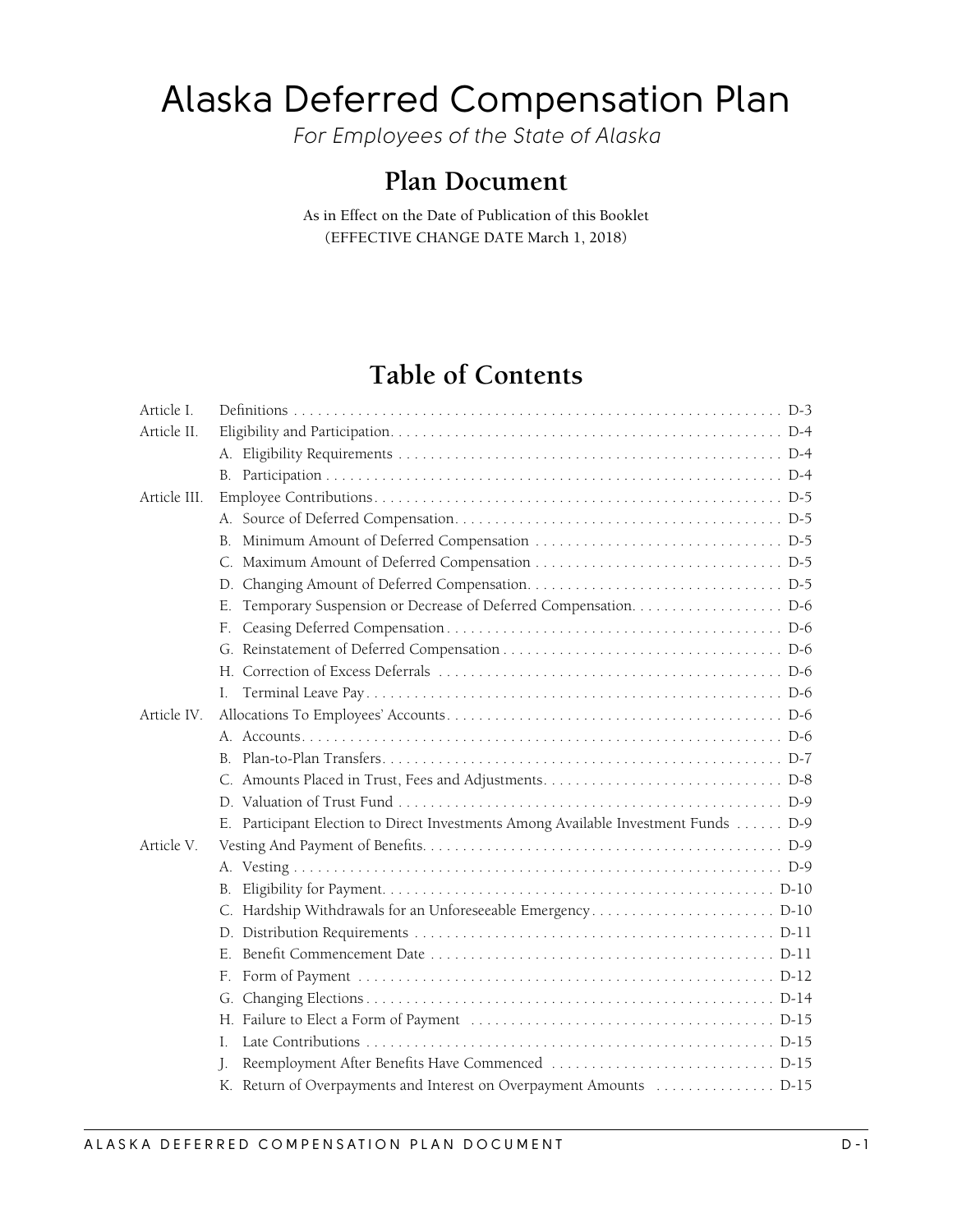| Article VI. |    |                                                                                       |
|-------------|----|---------------------------------------------------------------------------------------|
|             |    |                                                                                       |
|             |    |                                                                                       |
|             |    |                                                                                       |
|             |    |                                                                                       |
|             |    |                                                                                       |
|             |    | B. Termination, Partial Termination, or Complete Discontinuance of Contributions D-17 |
|             |    |                                                                                       |
|             |    |                                                                                       |
|             |    |                                                                                       |
|             |    |                                                                                       |
|             |    |                                                                                       |
|             |    |                                                                                       |
|             | F. |                                                                                       |
|             | F. |                                                                                       |
|             | G  |                                                                                       |
|             |    |                                                                                       |
|             |    |                                                                                       |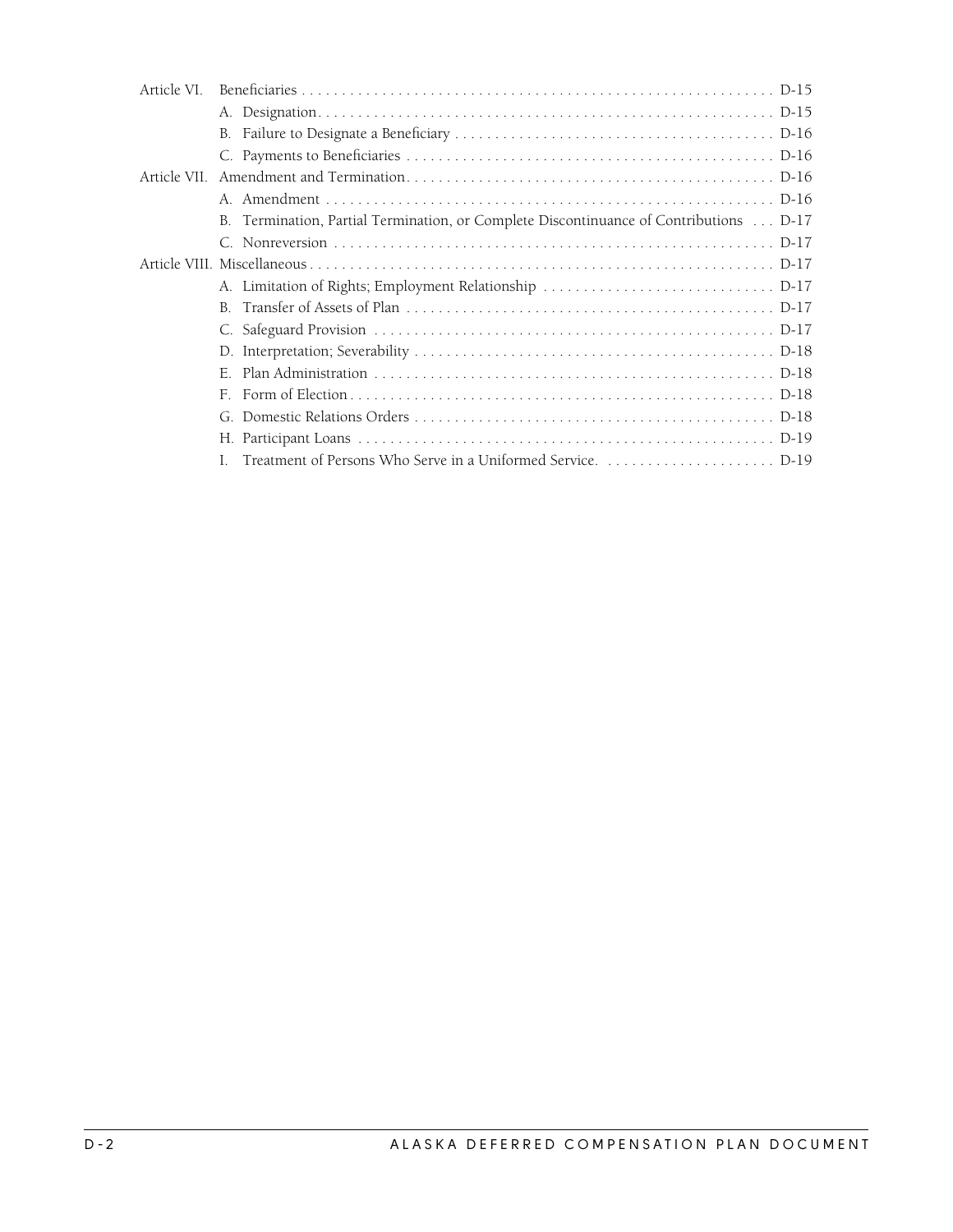<span id="page-2-0"></span>The State of Alaska (hereinafter referred to as the "Employer") herewith establishes a deferred compensation plan for the benefit of its eligible employees, under Internal Revenue Code section 457(b), as follows:

## Article I. Definitions

- **A. "Account"** means an investment account within the Trust Fund, established for each Plan Participant, Beneficiary, or Alternate Payee for the purposes of allocation of Employee contributions and the investment and reporting of the Participant's benefit under the Plan.
- **B. "Act"** means Chapter 45 of Title 39 of the Alaska Statutes, as now in force or hereafter amended.
- **C. "Actuarial Equivalent"** means benefits of equal value to the aggregate amounts expected to be received under different forms of payment, based upon annuity purchase rates established by the Administrator at the time the benefit is to be determined.
- **D. "Alternate Payee"** means the spouse, child, or other dependent of a Participant for whom an amount has been separated into an account under a domestic relations order described in Article VIII.G.
- **E. "Beneficiary"** means the person or persons entitled under the provisions of this Plan to receive benefits after the death of a Participant.
- **F. "Compensation"** means the total remuneration earned by an Employee for personal services rendered, including State of Alaska employee cost-of-living differentials, as reported on the Employee's Federal Income Tax Withholding Statement (Form W-2) from the Employer for the calendar year, plus the wage reduction amount contributed to the Plan.

Notwithstanding the above, compensation shall also include any amount which is contributed by the Employer pursuant to a salary reduction agreement and which is not includible in the gross income of the Employee under sections 125, 132(f)(4), 401(a), 402(e)(3), 402(h)(1)(B) or 403(b) of the Code.

- **G. "Deferred Compensation"** means all Compensation which is deferred by payroll deduction in accordance with the provisions of this Plan.
- **H. "Employee"** means (1) any person (and only such person), including an officer, who is employed by the Employer and whom the Employer determines in the exercise of its sole discretion to be a common law employee who is rendering personal services to the Employer on a permanent employment basis, where the term permanent employment shall exclude short-term nonpermanent (but include long-term non-permanent), and also exclude temporary, casual, emergency, intermittent or poverty employment; (2) any person elected or appointed to a term of office with the Employer; and (3) any person who performs services in the capacity of an independent contractor as a member of a board or commission of the State of Alaska.
- **I. "Employer"** means the State of Alaska or a State of Alaska political subdivision or public organization who has contracted to participate in the plan by executing a Participation Agreement under AS 39.45.020.
- **J. "Includible Compensation"** means Compensation for services performed for the Employer as defined in Code section  $457(e)(5)$  up to the limits as proscribed by the Internal Revenue Service.
- **K. "Internal Revenue Code"** or "Code" means the Internal Revenue Code of 1986, as amended from time to time.
- **L. "Investment Provider"** means a corporation or individual selected to provide a particular investment vehicle to the Trust Fund through which a Participant, Beneficiary, or Alternate Payee, by exercising his or her control, is permitted to direct the Trustee or Trustees to purchase investments on his or her behalf.
- **M. "Investment Funds"** means those separate funds which are provided within and which comprise the Trust Fund, and are established for the purpose of directing investments through the exercise of the sole control of a Participant, Beneficiary or Alternate Payee under the terms of the Plan and Trust Agreement.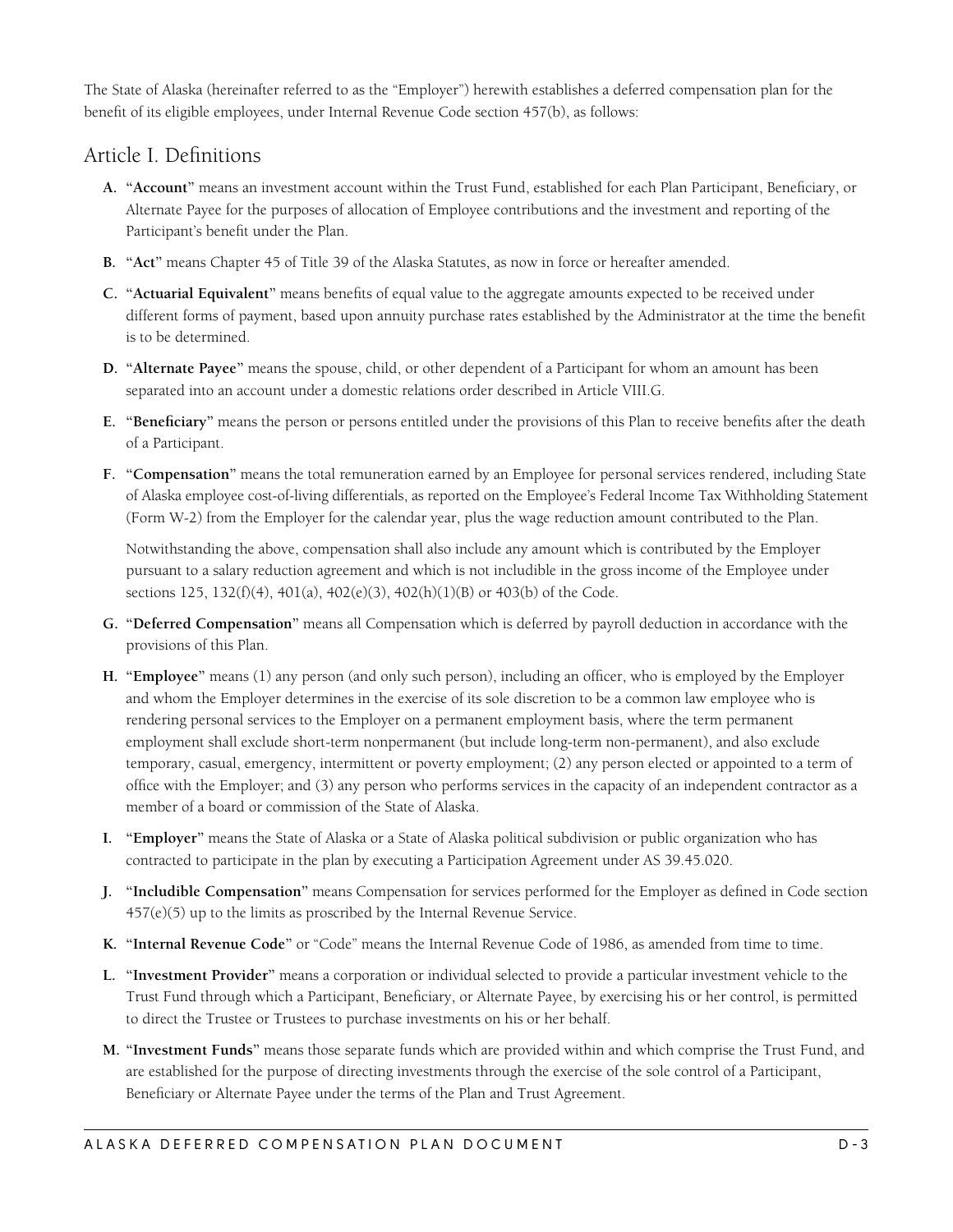<span id="page-3-0"></span>**N. "Normal Retirement Age"** means age 70 before March 1, 2006, and 70-1/2 on or after March 1, 2006, unless the Participant makes a one-time written election to reduce normal retirement age. This election is irrevocable. Such election will be valid only if the Participant would have the required number of years of service for normal retirement age under AS 39.35.370 or AS14.25.220(27). If the Participant is not eligible to receive benefits under a basic defined benefit pension or money purchase plan, the Participant's alternative Normal Retirement age may not be earlier than age 65; no later than 70-1/2. A special rule shall apply to qualified police or firefighters under the Plan, if any. Any Qualified police or firefighters, as defined under the Code section 415(b)(2)(H)(ii)(l), who is participating in the Plan may choose a Normal Retirement Age that is not earlier than 50 nor later than age 70 ½ Any Participant who has at any time used the Catch-Up provisions of Article III, Paragraph C, Subparagraph 2 may not subsequently change his retirement age.

A Participant who continues in the employ of the Employer after reaching Normal Retirement Age shall continue to participate in the Plan and may have contributions allocated to his or her Account.

- **O. "Participant"** means any Employee or former Employee who retains a right to benefits under the Plan.
- **P. "Plan"** means the "State of Alaska Deferred Compensation Plan" issued May 31, 1974, amended January 17, 1980, October 1, 1981, October 1, 1982, October 28, 1982, December 31, 1983, May 1, 1986, November 1, 1993, November 15, 1994, April 1, 1995, January 1, 1997, July 1, 1998, January 1, 2002, April 1, 2003, March 1, 2006, February 1, 2010, August 1, 2017, and includes any future amendments.
- **Q. "Plan Administrator"** or "Administrator" means the Commissioner of Administration, State of Alaska, or the Commissioner's designee. The Plan Administrator shall be responsible for the administration and interpretation of the Plan and shall establish and carry out a funding policy consistent with the purposes of the Plan.
- **R. "Record Keeper"** means an operating entity selected by the Plan Administrator to provide administrative services and financial education on behalf of the Plan.
- **S. "Termination of Employment"** means the termination of the Employee's employment with the Employer for any reason, the end of the employee/employer relationship, or the expiration of the term of office of an elected or appointed Employee.
- **T. "Trustee(s)"** means that corporation and/or individuals who are designated by the Commissioner of Administration of the State of Alaska as a Trustee or Trustees of the Alaska Deferred Compensation Plan Trust.
- **U. "Trust Fund"** means all cash, securities, real estate, and any other property, together with income thereon, of this Plan held by the Trustee pursuant to the terms of the State of Alaska Deferred Compensation Plan Trust Agreement entered into between the State of Alaska and the Commissioner of the Department of Revenue, as the designated Trustee, as such agreement may subsequently be amended from time to time.

## Article II. Eligibility and Participation

#### **A. Eligibility Requirements**

An Employee is eligible to participate effective the first day of the month immediately following the completion of a pay period.

#### **B. Participation**

An Employee of a participating employer shall complete the required enrollment process with the Administrator or the Administrator's designee. Subject to the approval of the Administrator, deferral of Compensation may commence on the first pay period day of the month following completion, and submission and acceptance of the required enrollment forms. Participation in the Plan continues until a Participant is no longer entitled to benefits under the Plan. In the event an Employer terminates participation in the plan, the Employee remains a participant for accrued contributions, gains and losses but future contributions to the plan will cease upon the date the Employer terminates participation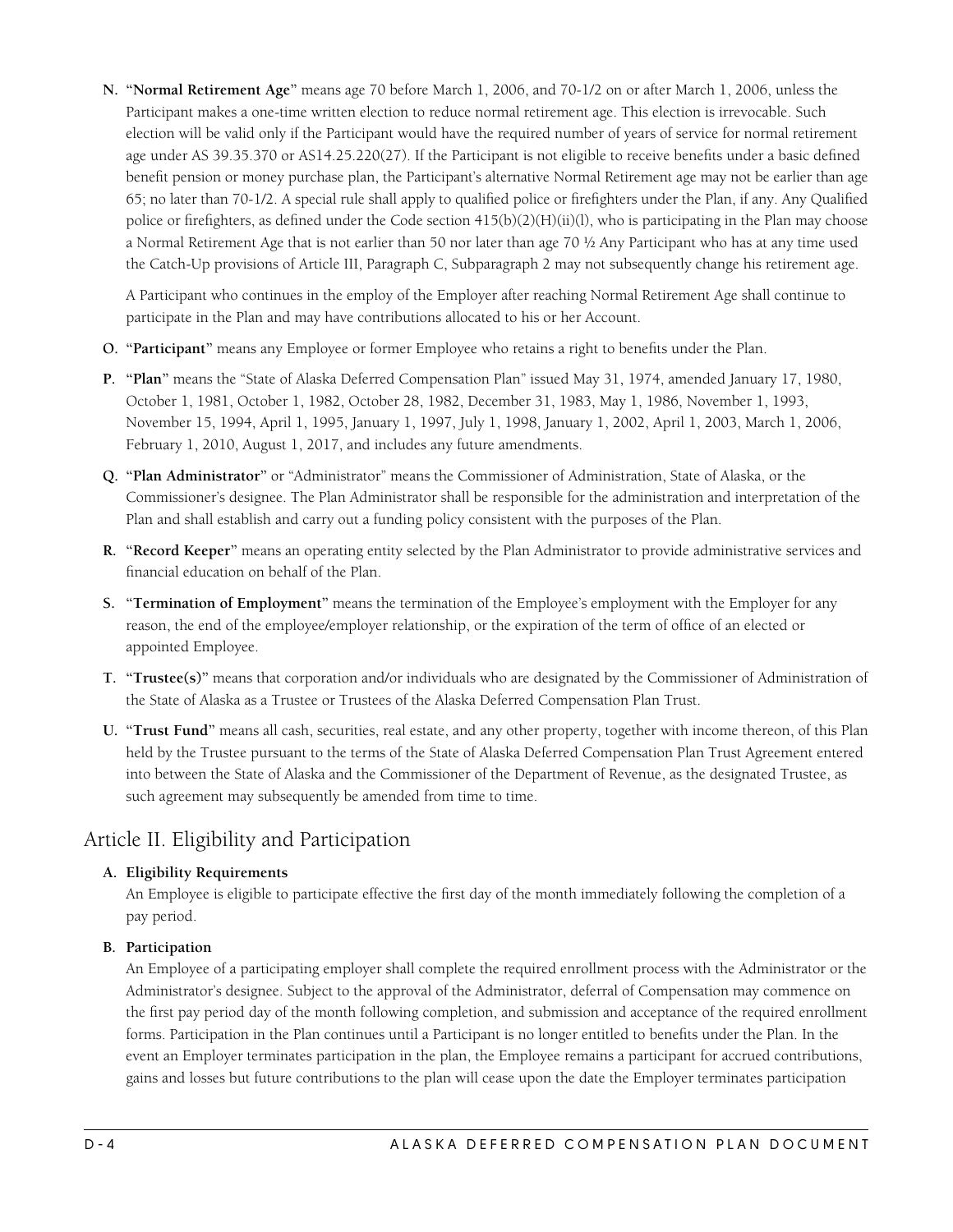## <span id="page-4-0"></span>Article III. Employee Contributions

#### **A. Source of Deferred Compensation**

Deferred Compensation shall be derived by payroll deduction solely from Compensation earned after the date the Employee became a Participant. All contributions will be transmitted so they are received by the Administrator or the Administrator's Designee by the 15th day after the pay period ends. Late contributions may result in loss of earnings due to investment gains. The State of Alaska and the Public Employees' Deferred Compensation Plan are not responsible for account actions caused by an employer's late reporting of contributions.

#### **B. Minimum Amount of Deferred Compensation**

As a part of the enrollment process, the Employee shall specify the amount of Compensation to be deferred which may not be less than \$50.00 per month. All contributions must be in whole dollar amounts.

#### **C. Maximum Amount of Deferred Compensation**

#### 1. **Primary Limitation**

Except as provided in C.2 and C.3. of this Article III, the maximum that may be deferred under the Plan for any taxable year of a Participant shall not exceed the lesser of (a) the applicable dollar amount in effect for the year, as adjusted for the calendar year in accordance with Code section 457(e)(15) (the "Primary Limitation"), or (b) 100% of the Participant's Includible Compensation, each reduced by any amount specified in C.4. of this Article III during that taxable year.

#### 2. **Catch-up Limitation**

However, when the participant reaches age 50+ or for one or more of the Participant's last three taxable years ending prior to Normal Retirement Age, the maximum amount of Deferred Compensation shall be increased.

For one or more of the Participant's last three taxable years ending prior to Normal Retirement Age, the maximum amount of Deferred Compensation shall be:

- a) *Special Catch-Up.* For one or more of the Participants last three taxable years ending prior to Normal Retirement Age the maximum amount of Deferred Compensation shall be: the Primary Limitation, plus so much of the Primary Limitation as has not been utilized for prior calendar years beginning after December 31, 1978, if, during each such years, compensation deferred under the Plan was subject to the Primary Limitation, and the Employee was eligible to participate in the Plan.
- b) *Age 50 and Over Catch-Up.* Participants age 50 and over are allowed to contribute those additional amounts allowed under Code section  $414(v)$ , subject to Code section  $414(v)(6)(C)$ , which provides that such additional contributions allowed by this Subparagraph are not available during the three years the Participant is utilizing the catch-up limitation provided for in Subparagraph 2(a) of this Paragraph C.

#### 3. **Participant Covered by More Than One Eligible Plan**

If the Participant is or has been a participant in one or more other eligible plans within the meaning of section 457(b) of the Code, then this Plan and all such other plans shall be considered as one plan for purposes of applying the foregoing limitations of this Article III. For this purpose, the Employer shall take into account any other such eligible plan maintained by the Employer prior to reporting contributions to the Plan with regard to maintaining contribution limits as provided by 457(b) of the Code.

#### **D. Changing Amount of Deferred Compensation**

A Participant may increase or decrease the amount of Deferred Compensation subject to the minimum and maximum deferrals once each month by completing the required forms which are provided for this purpose. The change shall be subject to the approval of the Administrator, and shall be effective no earlier than the first day of the month following receipt of the change request (completion and submission of the required forms.)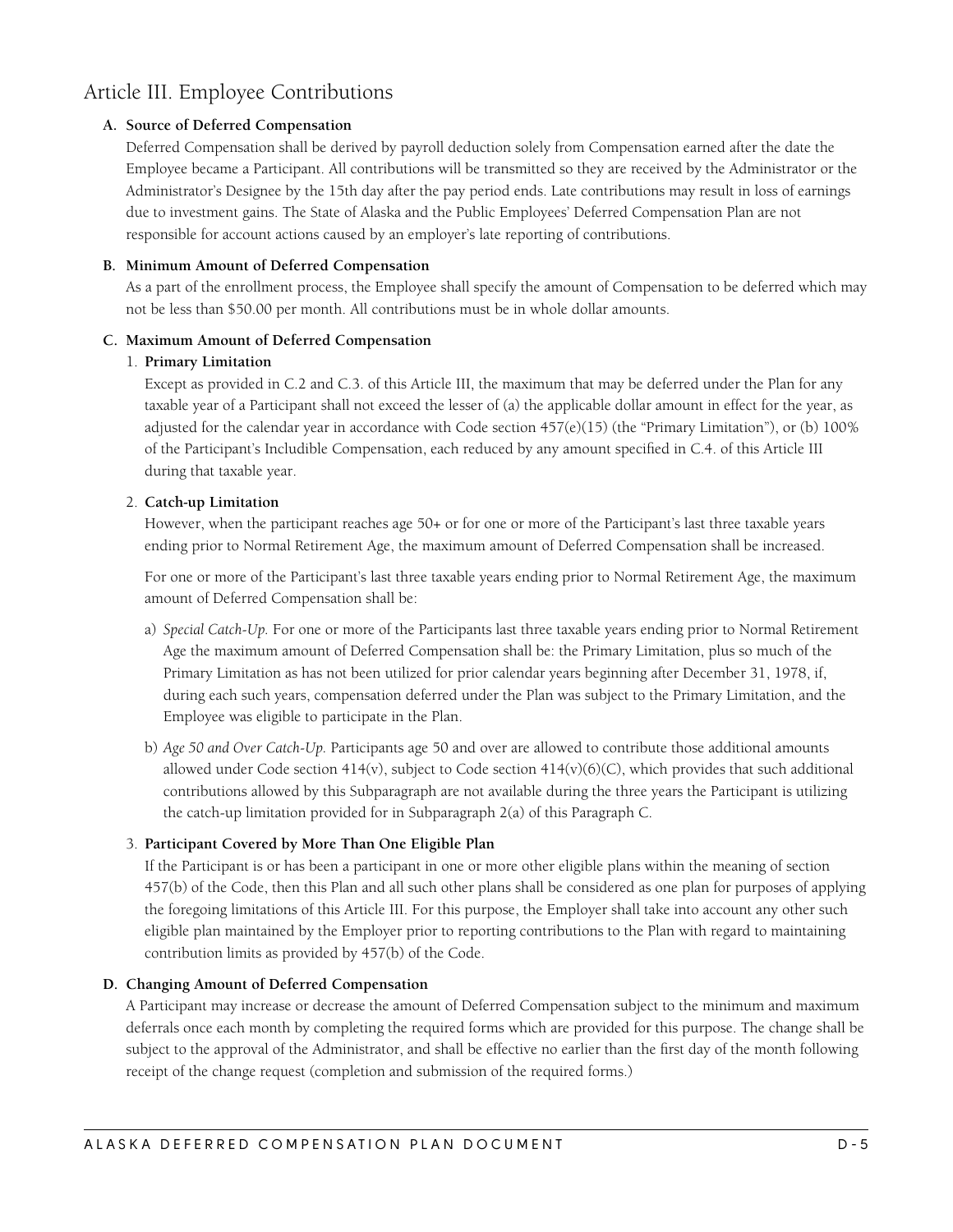#### <span id="page-5-0"></span>**E. Temporary Suspension or Decrease of Deferred Compensation**

Deferred Compensation will be suspended or decreased to an appropriate amount that would allow the reduced contribution to be made for any month or months in which there are insufficient monies available to make the deferral agreed upon. Deferrals will be reinstated in the next month in which there are sufficient monies available to make the deferral agreed upon.

#### **F. Ceasing Deferred Compensation**

#### 1. **Voluntary Cessation**

A Participant may stop deferring Compensation without withdrawing from the Plan by providing the Administrator with written notice of intent to cease deferrals. Deferrals will thereupon cease as soon as administratively feasible after the written notice is approved by the Administrator.

#### 2. **Mandatory Cessation**

A Participant must stop deferring Compensation prior to making a request for a withdrawal due to an unforeseeable emergency by giving the Administrator written notice of intent to cease deferrals. This cessation must remain in effect for one year, after which the Participant may reinstate his deferral of Compensation.

#### **G. Reinstatement of Deferred Compensation**

If deferral of Compensation ceases pursuant to Paragraph F.2. of this Article III, the Participant may reinstate deferral by completing the required paper or electronic form provided for this purpose. The Participant may reinstate his deferral of Compensation effective the first day of the month following completion and submission of the required form. Reinstatement may not be effective until the required form is approved by the Administrator. Deferrals will commence in the amount provided on the new forms.

#### **H. Correction of Excess Deferrals**

If the Deferred Compensation on behalf of a Participant for any calendar year exceeds the limitations described above, or the Deferred Compensation on behalf of a Participant for any calendar year exceeds the limitations described above when combined with other amounts deferred by the Participant under another eligible deferred compensation plan under section 457(b) of the Code for which the Participant provides information that is accepted by the Administrator, then the Deferred Compensation, to the extent in excess of the applicable limitation (adjusted for any income or loss in value, if any, allocable thereto), shall be distributed to the Participant, as soon as administratively practicable after the Plan determines that the amount is an excess deferral.

#### **I. Terminal Leave Pay**

A Participant may elect to defer any payments of the value of accrued funded leave (funded annual or funded personal leave) that will become payable to the participant no later than two and one-half (2-1/2) months after the participant ceases to be an Employee. This election must be filed with the authorized Employer representative before the beginning of the month in which the Participant ceases to be an Employee. Severance pay and other amounts that are not payable during active employment are not eligible for deferral under this Plan.

## Article IV. Allocations To Employees' Accounts

#### **A. Accounts**

The Plan Administrator has delegated its responsibility to maintain separate accounts on behalf of each Participant, Beneficiary, and Alternate Payee to the Record Keeper. Each Account shall reflect the amounts allocated thereto and distributed therefrom and such other information as affects the value of such Account pursuant to the Plan as described in this Article IV. The Account of each Participant, Beneficiary, and Alternate Payee shall be adjusted daily by the following credits and debits:

#### 1. **Payments**

Subtract the total amount of any payments made from the Account since the preceding date.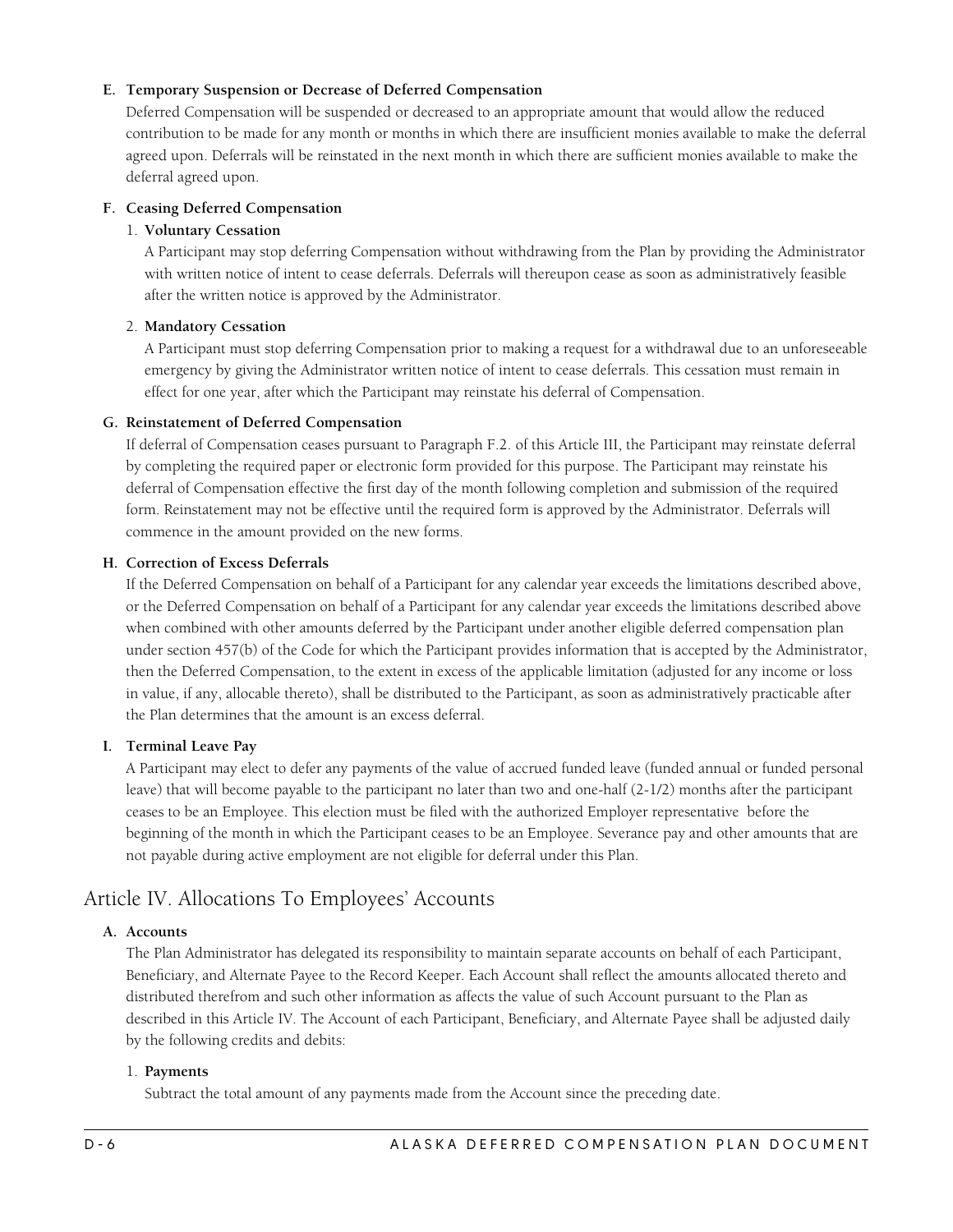#### <span id="page-6-0"></span>2. **Contributions**

Add the deferral Contributions to the Account since the preceding date.

#### 3. **Investment Fund Transfers**

Add or subtract the amount of any adjustments to the Account resulting from transfers of Investment Funds.

#### 4. **Change-in-Value**

Add or subtract the change in value of the Account based on the increase or decrease in the market value of the Investment Fund units held in the Account.

#### 5. **Administrative Fees**

Subtract the administrative fees in the amount of the prescribed percentage of the month-end asset balance of the Account at the end of each calendar month and a prescribed annual fee during each plan year.

#### 6. **Miscellaneous Adjustments**

Add or subtract any additional miscellaneous adjustments which are required to reflect the current valuation of the Account.

#### **B. Plan-to-Plan Transfers**

#### 1. **Transfers to the Plan**

Plan-to-plan transfers (but not rollovers) may be accepted from an eligible Code section 457 deferred compensation plan maintained by another governmental employer and will be credited to a Participant's Account with this Plan under the following conditions:

- a) The Participant was formerly a participant in an eligible deferred compensation plan maintained by another governmental employer.
- b) The Participant has separated from service with that employer and becomes an employee of the State or other political subdivision or public organization employer participating in the Plan.
- c) The Participant has not begun receiving payment of benefits from the other plan.
- d) The other employer's Plan permits the direct transfer of the Participant's interest therein to this Plan and such transfer is a "plan-to-plan transfer" which the Code and Regulations permit an employee to transfer, either directly or indirectly, from one eligible plan to another eligible plan. Before accepting a transfer, the Administrator may require an Employee to furnish satisfactory evidence that the proposed transfer is in fact a plan-to-plan transfer which the Code and Regulations permit an employee to make to an eligible plan.
- e) The Participant whose account is being transferred will have an amount deferred immediately after the transfer at least equal to the amount deferred under the other governmental deferred compensation plan with respect to that Participant immediately before the transfer.
- f) The participant files with the Administrator the prescribed form for a plan-to-plan transfer and obtains the Employer's written consent.

Any irrevocable or revocable election executed with respect to the assets in the former plan shall become null and void as of the date the assets are transferred into this Plan. An eligible employee, prior to satisfying the Plan's eligibility requirements, may make a plan-to-plan transfer to the same extent and in the same manner as the Participant, provided the employee has completed the necessary enrollment forms.

The transferred amounts shall be held, accounted for, administered and otherwise treated in the same manner as Compensation deferred by the Participant under this Plan. The transferred amounts shall not be considered Compensation deferred under this Plan in the taxable year of such transfer in determining the maximum deferral available for that year. However, for the purposes of Article III, Paragraph C, an amount deferred during any taxable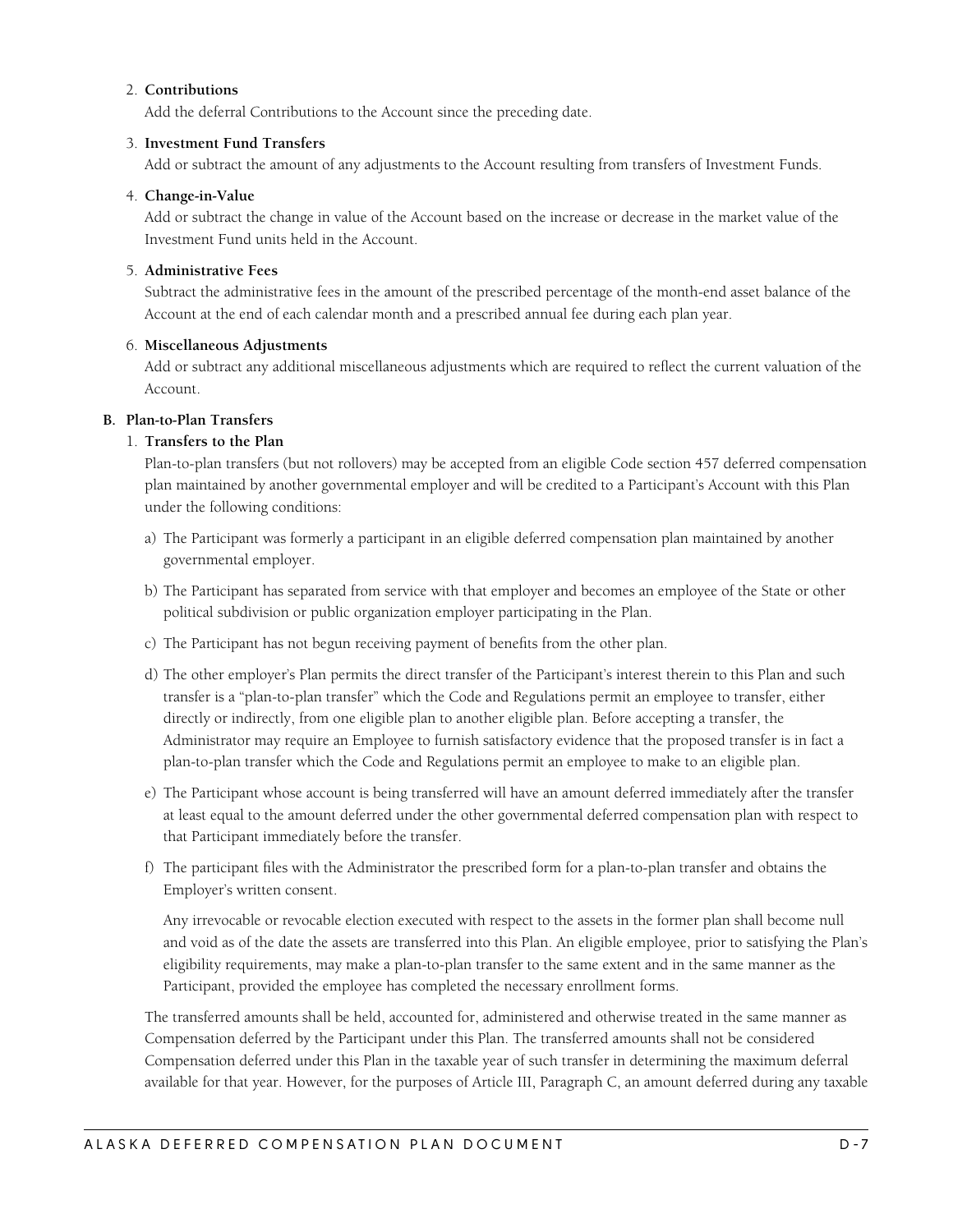<span id="page-7-0"></span>year under the Plan from which the transfer is accepted shall be treated as if it had been deferred under this Plan during such taxable year.

The Plan may require such documentation from the predecessor plan as it deems necessary to confirm that such plan is an eligible deferred compensation plan within the meaning of Code section 457(b), and to assure that transfers are provided under such plan. The Employer may refuse to accept a transfer in the form of assets other than cash, unless the Employer and the Administrator agree to hold such other assets under the Plan.

#### 2. **Transfers to Another Eligible 457(b) Plan**

An account may be transferred to an eligible deferred compensation plan maintained by another governmental employer, if

- a) The Participant has separated from service with the Employer and becomes an employee of the other employer.
- b) The other employer maintains an eligible deferred compensation plan pursuant to section 457(b) of the Code.
- c) The other employer's Plan provides that such a plan-to-plan transfer will be accepted.
- d) The other employer has provided assurance that the Participant whose amounts deferred are being transferred will have an amount deferred immediately after the transfer at least equal to the amount deferred with respect to that Participant under the Plan immediately before the transfer.

Such election to transfer must be made prior to the time that payment of benefits have commenced under the Plan. The Plan Administrator may require such documentation from the other plan as it deems necessary to confirm that such plan is an eligible deferred compensation plan pursuant to section 457(b) of the Internal Revenue Code and its regulations.

#### 3. **Rollovers From Certain Other Employer-Sponsored Plans and IRAs Not Allowed**

The plan will not accept rollover contributions of distributions from IRAs described in Code sections 408(a) and (b) or from the following types of plans: qualified plans described in Code sections 401(a) and 401(k), 403(b) plans, or Code section 457(b) plans.

#### 4. **In-Service Transfers For The Purchase of Defined Benefit Plan Service Credits**

An Account, or a portion thereof, may be transferred, while the Participant is in-service, to a governmental defined benefit plan for the purchase of permissive service credit as allowed by Code section 457(e)(17), if:

- a) The governmental defined benefit plan provides that such a plan-to-plan transfer will be accepted.
- b) The governmental defined benefit plan has provided assurance that it will pay the benefits to the Participant as may be allowed under its Plan.

Such election to transfer must be made prior to the time that payment of benefits has commenced under this Plan. The Administrator may require such documentation from the other plan as it deems necessary to confirm that such plan provides for the purchase of permissive service credit (as defined in Code section  $415(n)(3)(A)$ ) under such plan or a repayment to which Code section 415 does not apply by reason of subsection 415(k)(3).

#### **C. Amounts Placed in Trust, Fees and Adjustments**

The Employee contributions specified in Article III shall be deposited into the Trust Fund as soon as administratively feasible after receipt by the Trustee.

The Plan Administrator shall direct the Trustee to make payment from the Trust Fund for any fees (administrative, investment, or other) incurred by the Plan in such amounts and at such times as deemed necessary by the Plan Administrator for the maintenance of the Plan. No fees shall be paid from the Trust Fund on account of reimbursement for settlor expenses. Settlor expenses shall include those incurred by the State on account of the creation, amendment or termination of the Plan.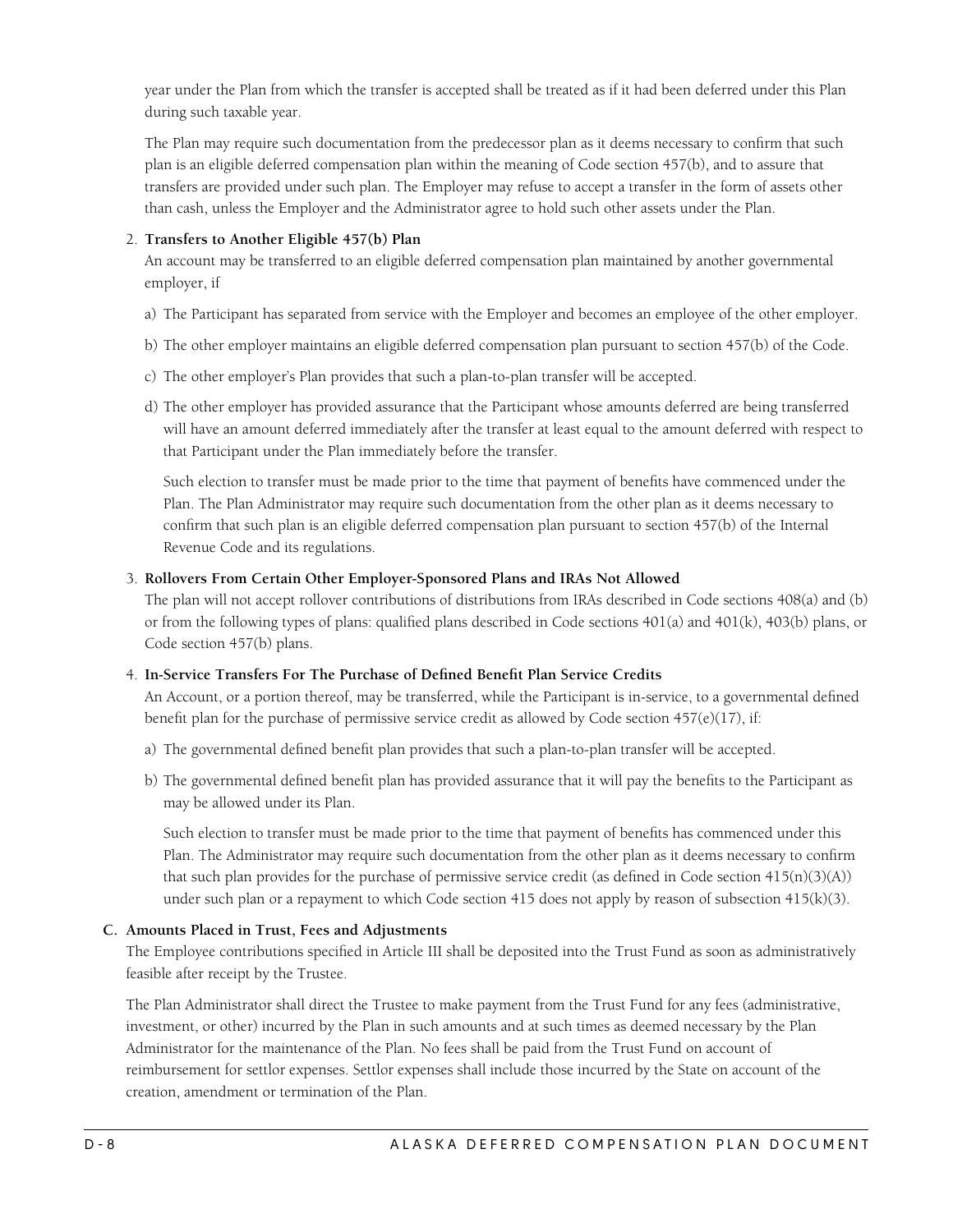<span id="page-8-0"></span>Amounts remaining in the Trust Fund following the payment of necessary and reasonable administrative expenses associated with the administration of the Plan shall be invested by the Trustees in accordance with the direction of the Participant, Beneficiary or Alternate Payee in one or more Investment Funds as may be made available by the Plan Administrator and shall increase or decrease depending upon changes in investment value.

The corpus or income of the trust or custodial account may not be diverted to or used for other than the exclusive benefit of the Participants or their Beneficiaries.

#### **D. Valuation of Trust Fund**

The Trust Fund shall be valued at least once a quarter, and the value and investment performance of each individual Account shall be reported to respective Participants at a reasonable time following the valuation date based on information assembled by the Plan Administrator.

#### **E. Participant Election to Direct Investments Among Available Investment Funds**

#### 1. **Initial Deposit of Employee Contributions to Investment Funds**

Investment of Plan funds held in an Account may be directed by a Participant, Beneficiary or Alternate Payee among available Investment Funds in accordance with rules established by the Plan Administrator. Initial investment of Plan funds allocated to an Account shall be allocated to the default investment fund as specified by the Plan Administrator if the Participant does not specify an investment fund choice. Once made, the Plan funds allocated to an Account shall be directed to the available Investment Funds in accordance with the provisions of this Paragraph E.

#### 2. **Participant Direction of Investment**

A Participant, Beneficiary, or Alternate Payee may elect to change the investment of Employee contributions to be allocated to his or her Account among available Investment Funds once each day in accordance with the rules established by the Plan Administrator. Only the last election that has been filed with the Plan Administrator prior to the transmittal of Employee contributions to the Trust Fund for allocation to the individual Account will be used to direct the investment of the Employee contributions received.

#### 3. **Investment Direction to Transfer Existing Individual Account Balance Among Investment Funds**

A Participant, Beneficiary or Alternate Payee may elect to transfer all or a portion of his or her existing Account balance among available Investment Funds once each day in accordance with the rules established by the Plan Administrator. Such a direction shall be effective as indicated in the rules established by the Plan Administrator.

#### 4. **Liability**

The Employer, Plan Administrator, State of Alaska, Alaska Retirement Management Board, or a person or entity who is otherwise a fiduciary, is not liable for any investment loss, or by reason of any breach, that results from the direction of the Participant, Beneficiary, or Alternate Payee in the exercise of control over the Plan assets allocated to his or her Account for the purpose of directing the investment of those funds.

#### 5. **Right to Select Investment Options for Participant Use**

Effective October 1, 2005, the Alaska Retirement Management Board retains the right to select the investment options to be made available to Participants, and may change them from time to time, in accordance with AS 39.45.030.

## Article V. Vesting And Payment of Benefits

#### **A. Vesting**

Each Participant's Account shall be fully vested and nonforfeitable at all times. Such vesting in the Plan in no way abrogates the right of the Employer or the Participant to terminate the Participant's employment at any time, with or without cause.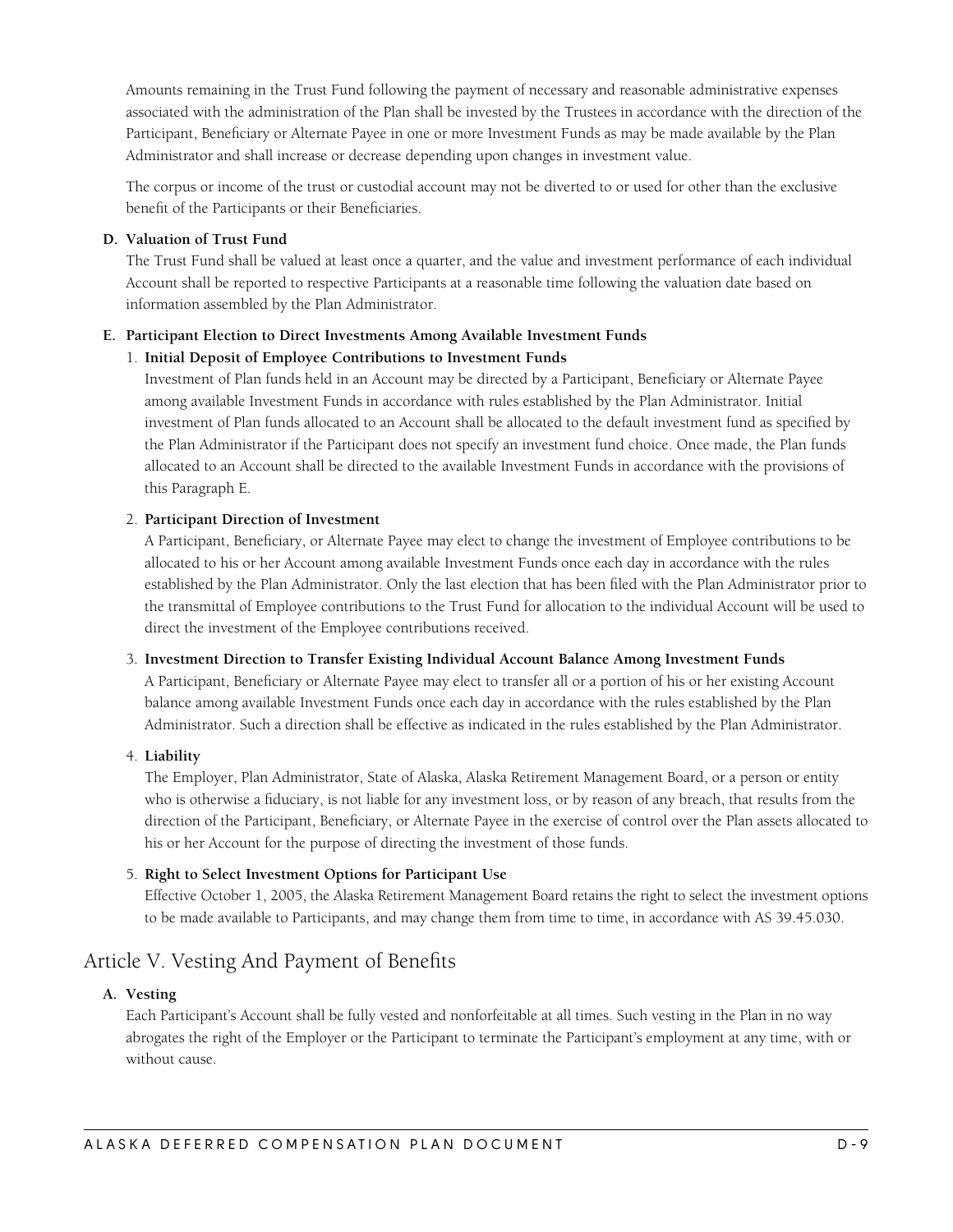#### <span id="page-9-0"></span>**B. Eligibility for Payment**

- 1. A terminated Employee shall be eligible to elect distribution of his or her Account, in accordance with this Article V, subsequent to termination of employment, within an administratively feasible time in accordance with the business practices established by the Plan.
- 2. The distribution of an Account can be made in whole or in part. Partial distributions cannot be requested more than two (2) times in a calendar year. Where a distribution of an Account involves a periodic payment, the periodic payment amount and/or frequency cannot be changed more than two (2) times in a calendar year. Where a distribution of an Account involves an annuity option, such annuity option cannot be changed once the benefit has commenced.
- 3. If a Participant dies before benefits commence, a Beneficiary shall be immediately eligible to elect distribution of the deceased Participant's Account, in accordance with the terms and conditions of this Article V.
- 4. Notwithstanding the foregoing, in the event that a domestic relations order qualifying as such is received and approved by the Plan Administrator as specified in Paragraph G of Article VIII, benefits shall be payable to the Alternate Payee in accordance with the terms and conditions of such order, as that order has been accepted by the Plan.

#### **C. Hardship Withdrawals for an Unforeseeable Emergency**

#### 1. **General**

In the event of an unforeseeable emergency which is beyond the control of the Participant and which causes extreme financial hardship, a Participant may apply to the Administrator or the Administrator's Designee to distribute all or a portion of the Participant's Deferred Compensation. Such application shall be made by completing and submitting all required forms for this purpose. The Participant must, prior to application, cease deferring Compensation in accordance with Paragraph F of Article III. If the application for the payment is approved by the Administrator, payments shall be effective as soon as possible after the date specified in the Participant's application or the date of approval by the Administrator, if later.

#### 2. **Unforeseeable Emergency Defined**

An unforeseeable emergency is defined as a severe financial hardship of the Participant resulting from:

- a) an illness or accident of the Participant, the Participant's spouse, or the Participant's dependent (as defined in Code section 152(a)).
- b) loss of the Participant's property due to casualty (including the need to rebuild a home following damage to a home not otherwise covered by homeowner's insurance, e.g., as a result of a natural disaster);
- c) the need to pay for the funeral expenses of the Participant's spouse or dependent (as defined in section 152(a) of the Code);
- d) or other similar extraordinary and unforeseeable circumstances arising as a result of events beyond the control of the Participant; for example,
	- i) the imminent foreclosure of or eviction from the Participant's primary residence may constitute an unforeseeable emergency.
	- ii) the need to pay for medical expenses, including nonrefundable deductibles, as well as for the cost of prescription drug medication, may constitute an unforeseeable emergency.

Except as otherwise specifically provided in Paragraph C of this Article V, neither the purchase of a home nor the payment of college tuition is an unforeseeable emergency.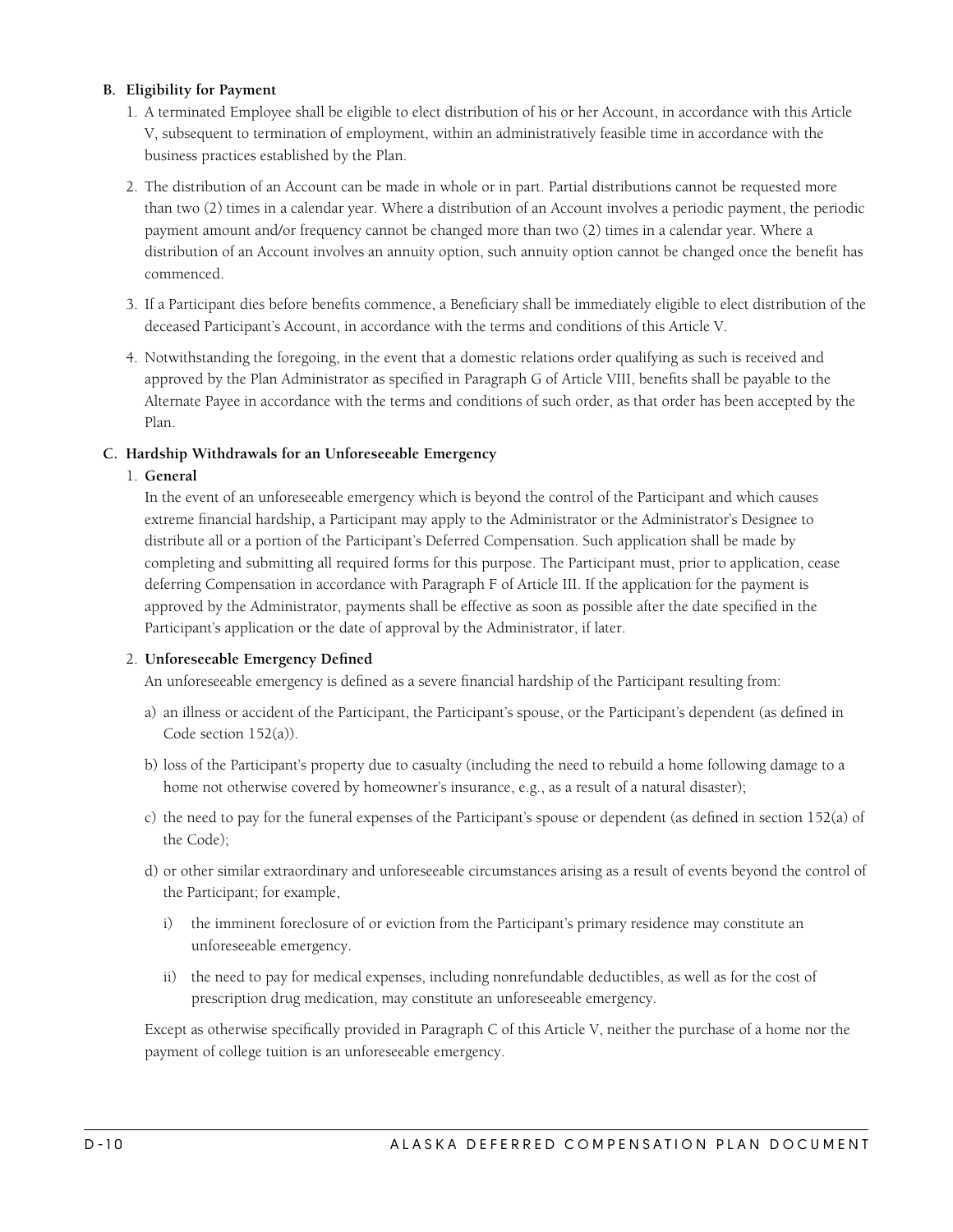#### <span id="page-10-0"></span>3. **Unforeseeable Emergency Distribution Standard**

A distribution on account of unforeseeable emergency may not be made to the extent that such emergency is or may be relieved:

- a) through reimbursement or compensation from insurance or otherwise,
- b) by liquidation of the Participant's assets, to the extent the liquidation of such assets would not itself cause severe financial hardship, or
- c) by cessation of deferrals under the Plan.

#### 4. **Demonstration of Need**

A Participant requesting a hardship withdrawal by reason of an unforeseeable emergency must clearly demonstrate that the circumstances giving rise to the emergency were not under the Participant's control and constitute a real emergency which is likely to cause the Participant great financial hardship. The Administrator may require such medical, financial, or other evidence deemed appropriate to make a determination concerning the Participant's withdrawal request.

#### 5. **Distribution Necessary to Satisfy Emergency Need**

Distributions because of an unforeseeable emergency may not exceed the amount reasonably necessary to satisfy the emergency need (which may include any amounts necessary to pay any federal, state, or local income taxes or penalties reasonably anticipated to result from the distribution). In no event shall the distribution exceed the value of the Participant's Deferred Compensation Account. Any money remaining in the Account shall be distributed in accordance with the provisions of this Plan.

#### 6. **Method of Distribution**

The method of distribution of any withdrawal for unforeseeable emergency shall be determined by the Administrator.

#### **D. Distribution Requirements**

#### 1. **General Rule**

Notwithstanding any other provision of the Plan, distributions shall be determined and made in accordance with the applicable requirements of Code sections  $401(a)(9)$  and  $457(d)$  and proposed or final Treasury Regulations hereunder. These rules also apply to distributions to Beneficiaries or Alternate Payees.

#### 2. **Required Beginning Date**

The entire interest of a Participant must be distributed or begin to be distributed no later than the Employee's required beginning date. The required beginning date of a Participant is the later of the first day of April of the calendar year following the calendar year in which the Participant attains age 70-1/2 or the date of actual retirement.

#### **E. Benefit Commencement Date**

- 1. Payments to a Participant or Beneficiary who meets the requirements of Paragraph B of this Article V shall commence as soon as administratively feasible following the benefit commencement date. The benefit commencement date is the first date on which one of the following occurs:
	- a) A Participant or Beneficiary meets the requirements of Paragraph B of this Article V and has made a complete application for payment;
	- b) A Participant attains age 70-1/2 and has not made an application for payment.
	- c) A Beneficiary did not begin receiving payments by December 31 of the year following the Participant's death, and five years have elapsed since the Participant's death.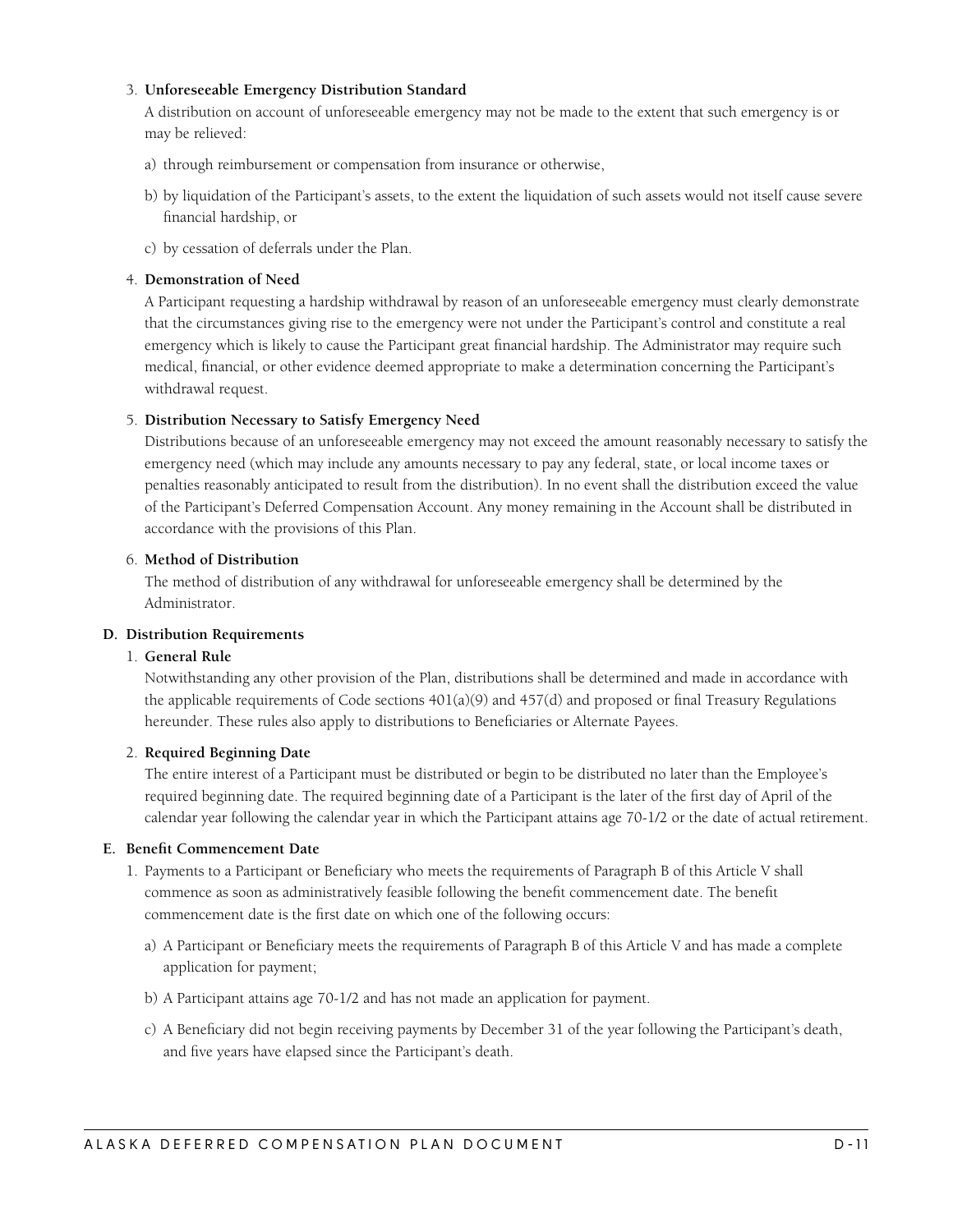- <span id="page-11-0"></span>d) A Participant requests a direct trustee-to-trustee transfer to another plan as permitted in paragraph E of this Article V.
- 2. A Participant or Beneficiary may elect to defer receipt of payment to a date later than the date specified in Paragraph B of this Article V in accordance with the following:
	- a) A Participant may defer to any date up to April 1 of the year after attaining age 70-1/2;
	- b) A spouse Beneficiary may defer to any date on or before December 31 of the year in which the Participant would have attained age 70 1/2. Payments must be made over a period no longer than the life expectancy of the spouse.
	- c) A non-spouse Beneficiary must receive a distribution (1) of the entire amount by December 31 of the calendar year that contains the fifth anniversary of the Participant's death, or, (2) if the distribution is started by December 31 of the calendar year following the year of the Participant's death, it can be made payable over the life of the Beneficiary, but not beyond his or her life expectancy.
- 3. Payments to an Alternate Payee shall commence as soon as administratively feasible for an Alternate Payee who meets the requirements of Paragraph B, subparagraph 4 of this Article V and has made a complete application for payment.
- 4. Notwithstanding any other provisions of this Article V, the entire Account balance of a Participant, Beneficiary, or Alternate Payee who meets the requirements of Paragraph B of this Article V will be distributed automatically in a lump sum if the balance is \$1,000 or less.

#### **F. Form of Payment**

- 1. A Participant may elect to receive his or her Account in the form of (i) a total or partial lump-sum as described in subparagraph (a); (ii) an annuity described in subparagraphs (b), (c), (d), or (e); a periodic payment described in subparagraph (f); or (iii) a partial lump-sum plus an annuity described in subparagraphs (b), (c), (d), or (e), defined as follows:
	- a) Lump-Sum The payment of all or any part of a Participant's Account balance in a payment amount of a single distribution that is not less than the lesser of (I) \$1,000 or (II) the amount of the participant's account. The Participant may designate the time and amount of each payment; but may not elect this form of distribution for frequently than two (2) times in any calendar year.
	- b) Period Certain Annuity An annuity payable in a fixed number of monthly installments for a duration of 60, 120 or 180 months;
	- c) Life Annuity with a Period Certain An annuity payable until the later of (1) the first day of the month in which the annuitant's death occurs, or (2) the date on which the payment of a fixed number of monthly installments is completed. The duration of the installments shall be 120 or 180 months;
	- d) Single Life Annuity An annuity payable monthly until the first of the month in which the annuitant's death occurs;
	- e) Joint and Survivor Annuity An annuity payable monthly to the Participant until the first of the month in which the Participant's death occurs. Following the Participant's death, a survivor annuity equal to 50% or 100% of the Participant's benefit (as previously elected by the Participant) shall be paid monthly to the joint annuitant for the remainder of his or her lifetime; or
	- f) Periodic Payment A form of payment which allows Participants to receive benefit payments out of their Accounts while staying invested in the current fund offerings provided by the Plan. The payment schedules are:
		- i) Period Certain Participant selects length of time to receive funds.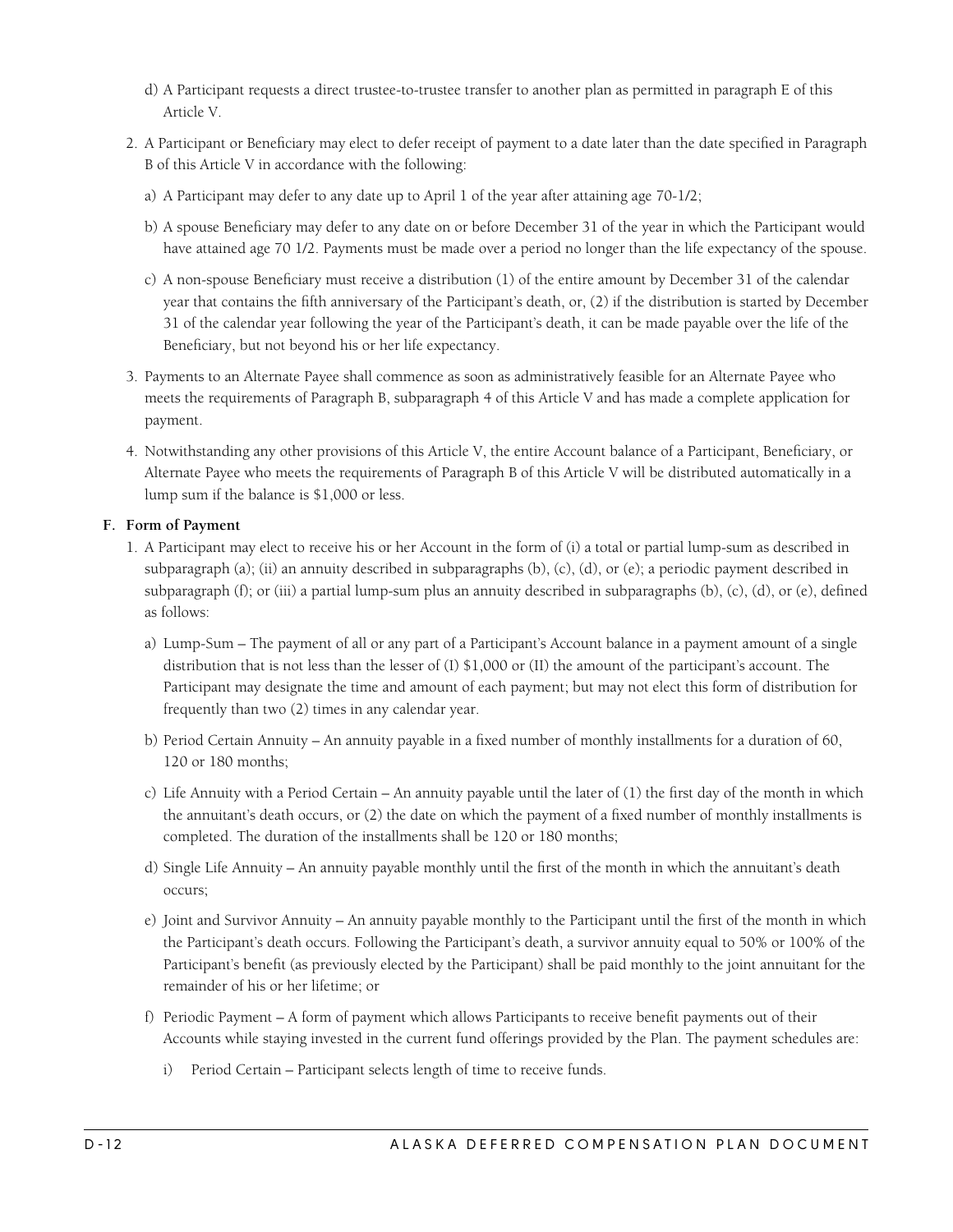- ii) Minimum Distribution Option amounts paid will be recalculated annually and paid at the minimum distribution level.
- iii) Payment Certain Participant selects amount to be paid out and continue until funds are depleted.
- g) A Participant may not elect more frequently than two (2) times in any calendar year to receive a partial account payment or the commencement of an annuity purchased with a partial account payment.
- 2. This subparagraph applies to distributions made on or after January 1, 2002. Notwithstanding any provision of the Plan to the contrary that would otherwise limit a distributee's election under this part, a distributee may elect, at the time and in the manner prescribed by the Plan Administrator, to have any portion of an eligible rollover distribution that is equal to at least \$200 paid directly to an eligible retirement plan specified by the distributee in a direct rollover.
	- a) For purposes of this subparagraph, an "eligible rollover distribution" is any distribution of all or any portion of the balance to the credit of the distributee, except that an eligible rollover distribution does not include: any distribution that is one of a series of substantially equal periodic payments (not less frequently than annually) made for the life (or life expectancy) of the distributee or the joint lives (or joint life expectancies) of the distributee and the distributee's designated beneficiary, or for a specified period of ten years or more; any distribution to the extent such distribution is required under Section 401(a)(9) of the Internal Revenue Code; and the portion of any distribution that is not includable in gross income; any hardship distribution described in Section  $401(k)(2)(B)(i)(iv)$  of the Internal Revenue Code received after December 31, 1998; any hardship distribution described in Section  $402(c)(4)$  of the Code received after December 31, 2001; and any other distribution(s) reasonably expected to total less than \$200 during a year.
	- b) For purposes of this subparagraph, an "eligible retirement plan" is an individual retirement account described in Section 408(a) of the Code, an individual retirement annuity described in Section 408(b) of the Code, an annuity plan described in Section 403(a) of the Code, a qualified plan described in Section 401(a) of the Code, and on and after January 1, 2002, a tax sheltered annuity plan described in Section 403(b) of the Code or a governmental plan described in Section 457(b) of the Code, that accepts the distributee's eligible rollover distribution. However, in the case of an eligible rollover distribution to the surviving spouse, prior to January 1, 2002, an eligible retirement plan is an individual retirement account or an individual retirement annuity.
	- c) For purposes of this subparagraph, a distributee includes an Employee or former Employee. In addition, the Employee's or former Employee's surviving spouse and the Employee's or former Employee's spouse or former spouse who is the Alternate Payee under a qualified domestic relations order, as defined in Section 414(p) of the Code, are distributees with regard to the interest of the spouse or former spouse.
	- d) For purposes of this subparagraph, a "direct rollover" is a payment by the Plan to the eligible retirement plan specified by the distributee.
	- e) This Plan does not accept contributions of eligible rollover distributions.
- 3. A Participant may request that the Plan Administrator transfer all or a portion of his or her Account in a direct trustee-to-trustee transfer to another defined benefit governmental plan defined in Code Section 414(d) allowed to receive such a transfer for the purpose of purchasing permissive past service credits as defined in Code Section 415 (n)(3)(A) under the receiving plan in accordance with the terms of that plan. Such transfers are limited to no more than two (2) in a calendar year.
- 4. Any form of payment elected shall be the Actuarial Equivalent of the value of the Participant's Account as of the benefit commencement date.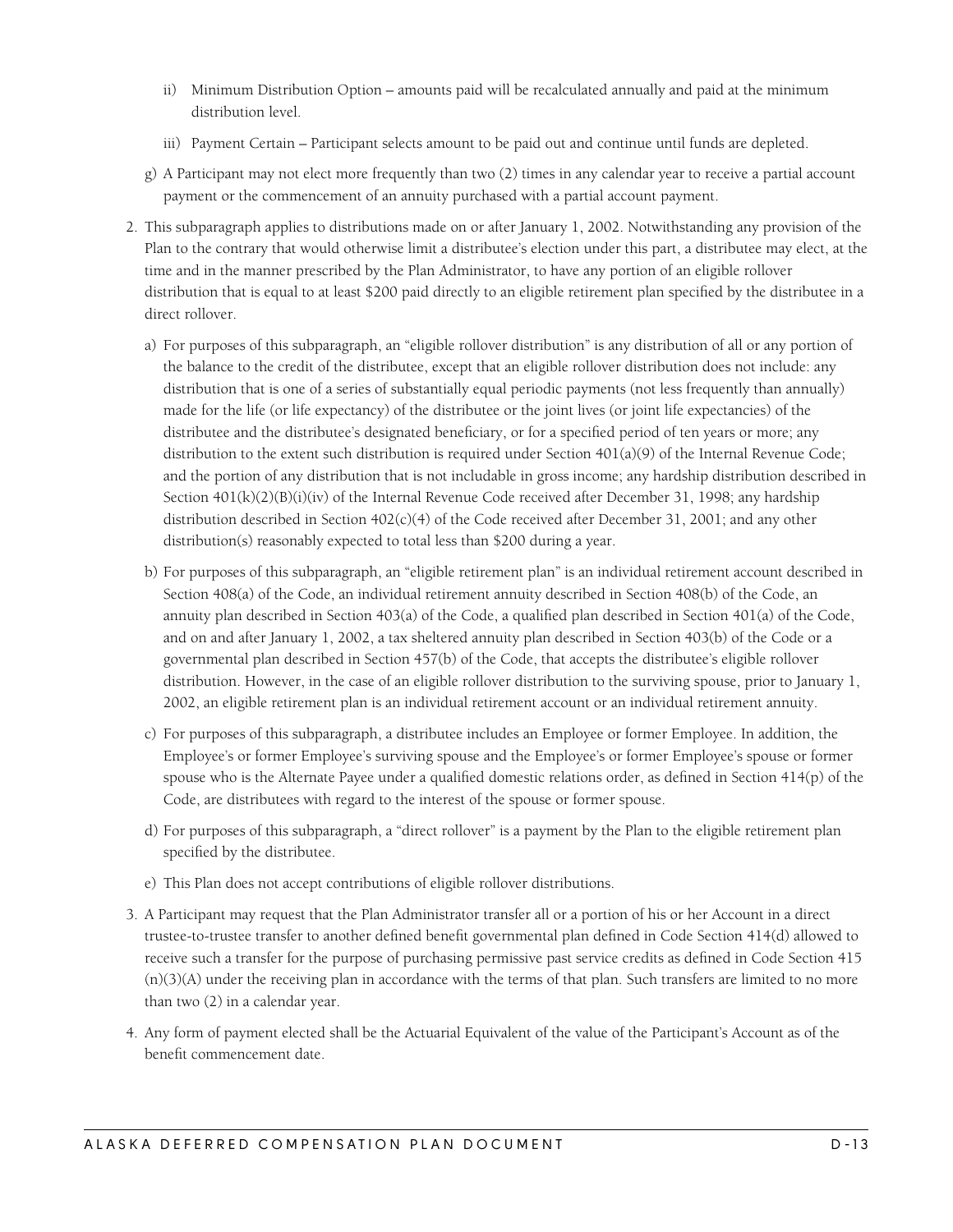#### <span id="page-13-0"></span>5. **Plan Distributions on Account of Death**

- a) Upon the death of a Participant whose payments have commenced, a Beneficiary shall receive further payments only to the extent provided in accordance with the form of payment that was being made to the deceased Participant. The remaining portion of such interest will continue to be distributed at least as rapidly as under the method of distribution being used prior to the Participant's death.
- b) If the Participant dies before distribution of his or her interest begins, distribution of the Participant's entire interest shall be completed by December 31 of the calendar year containing the fifth anniversary of the Participant's death except to the extent that an election is made to receive distributions in accordance with (i) or (ii) below:
	- i) if any portion of the Participant's interest is payable to a designated Beneficiary, distributions may be made over the life or over a period certain not greater than the life expectancy of the designated Beneficiary commencing on or before December 31 of the calendar year immediately following the calendar year in which the Participant died;
	- ii) if the designated Beneficiary is the Participant's surviving spouse, the date distributions are required to begin in accordance with (i) above shall not be earlier than the later of (A) December 31 of the calendar year immediately following the calendar year in which the Participant died and (B) December 31 of the calendar year in which the Participant would have attained age 70-1/2.

If the Participant has not made an election pursuant to this subparagraph by the time of his or her death, the Participant's designated Beneficiary must elect the method of distribution no later than the earlier of (A) December 31 of the calendar year in which distributions would be required to begin under this section, or (B) December 31 of the calendar year which contains the fifth anniversary of the date of death of the Participant. If the Participant has no designated beneficiary, or if the designated Beneficiary does not elect a method of distribution, distribution of the Participant's entire interest must be completed by December 31 of the calendar year containing the fifth anniversary of the Participant's death.

- iii) For purposes of subparagraph 4(b) above, if the surviving spouse dies after the Participant, but before payments to such spouse begin, the provisions of subparagraph 4(b), with the exception of paragraph (2) therein, shall be applied as if the surviving spouse were the Participant.
- iv) For purposes of this subparagraph, any amount paid to a child of the Participant will be treated as if it had been paid to the surviving spouse if the amount becomes payable to the surviving spouse when the child reaches the age of majority.
- v) For the purposes of this subparagraph 4, distribution of a Participant's interest is considered to begin on the Participant's required beginning date (or, if subparagraph 4(c) above is applicable, the date distribution is required to begin to the surviving spouse pursuant to subparagraph 4(c) above). If distribution in the form of an annuity irrevocably commences to the Participant before the required beginning date, the date distribution is considered to begin is the date distribution actually commences.

#### **G. Changing Elections**

A Participant or Beneficiary may change any

- 1. form of payment election, or
- 2. election to commence benefits, or
- 3. joint annuitant designation

at any time, prior to the issuance of a lump-sum payment or prior to the issuance of an initial annuity payment.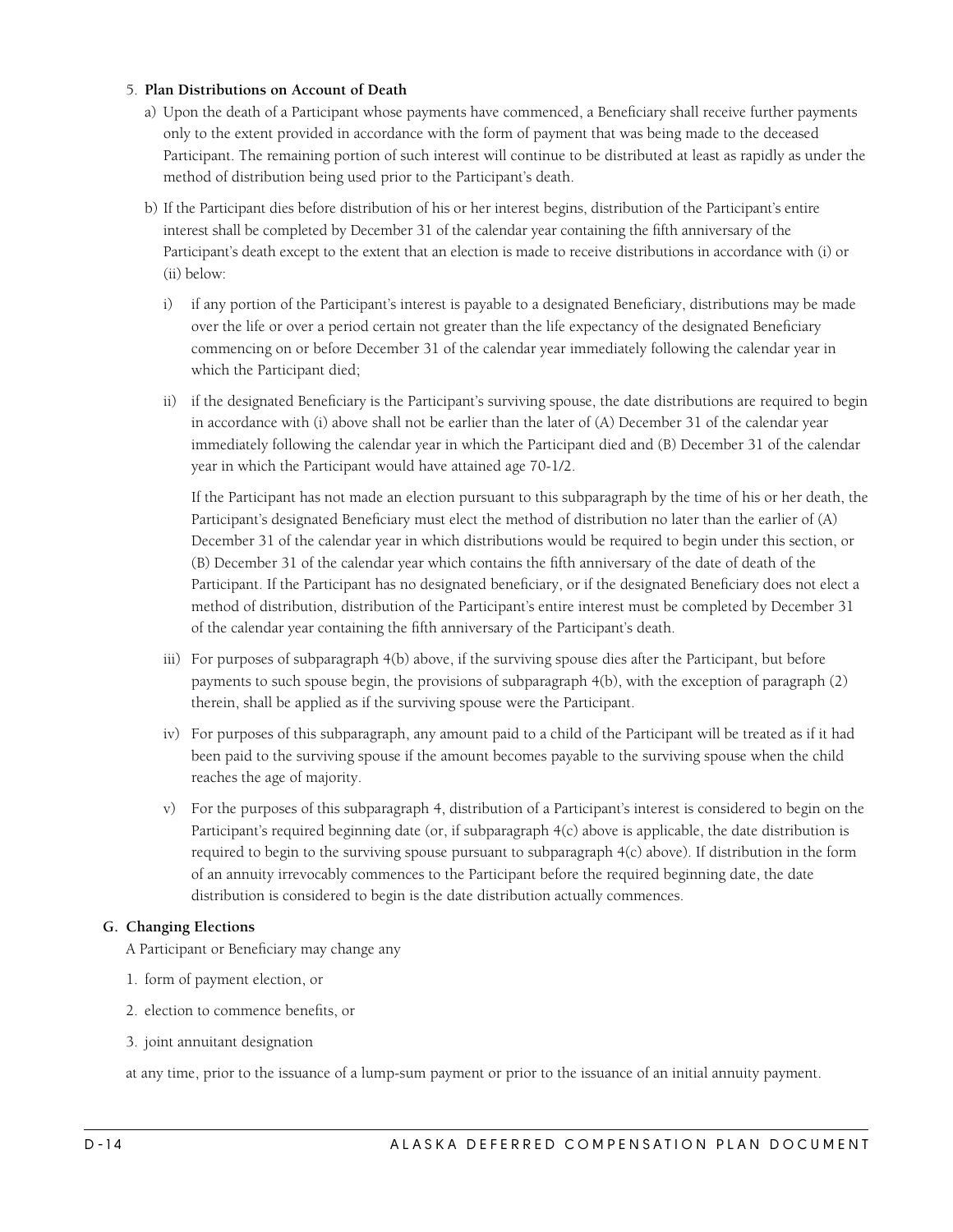<span id="page-14-0"></span>Changes will not be allowed on or after the issuance of such payment. A Participant may change the periodic form of payment with respect to the period certain schedule, the payment certain schedule, or the frequency of payments (or stop the periodic payments) at any time, but no more frequently that two (2) times in any calendar year.

#### **H. Failure to Elect a Form of Payment**

If a Participant who is not married, or a Beneficiary in the case of the Participant's death, fails to elect a form of payment prior to the required benefit commencement date, the Account shall be paid in the form of a Lump Sum. If a married Participant fails to elect a form of payment prior to the benefit commencement date, the Account shall be paid in the form of a 50% Joint and Survivor Annuity, with the Participant's spouse as the joint annuitant.

#### **I. Late Contributions**

Contributions pursuant to Article III made on behalf of a terminated Employee after the benefit commencement date shall not affect the form or amount of payments already being made to the Participant or a Beneficiary. If that Participant is not currently employed by the Employer, these contributions shall be paid directly to the Participant or Beneficiary as soon as administratively feasible.

#### **J. Reemployment After Benefits Have Commenced**

Annuity benefits which are being paid to a Participant shall not be affected by the Participant's subsequent employment with the Employer. Periodic payment benefits or partial lump sum withdrawals paid to a Participant will cease upon reemployment. Benefits which are being paid to a Participant shall not be affected by the Participant's subsequent employment with the employer. Upon such employment, a new account shall be established for the Participant, pursuant to Article IV, to which any future employer contributions shall be allocated. Upon subsequent termination of employment, the new account shall be distributed in accordance with this Article IV.

#### **K. Return of Overpayments and Interest on Overpayment Amounts**

A Participant, Beneficiary, or Alternate Payee shall remain responsible for repayment to the Plan of any excess amounts received pursuant to a distribution should it be determined that the Participant, Beneficiary, or Alternate Payee is not entitled to the entire amount he or she actually received.

The Participant, Beneficiary, or Alternate Payee shall also pay interest on amounts overpaid at a prescribed rate of interest at seven percent due to an overpayment of a benefit withdrawal.

### Article VI. Beneficiaries

#### **A. Designation**

A Participant may designate a Beneficiary, on a paper or electronic form provided for that purpose by the Plan Administrator, to receive the Plan distributions payable following the Participant's death as described in Paragraph F, Subparagraph 5 of Article V. Except as provided in Subparagraph 4 below, any Beneficiary designation, whether filed with the Plan Administrator before, on, or after March 1, 2006, is subject to the rules under Subparagraphs  $1 - 3$ below. A Participant may change or revoke a Beneficiary designation without notice to the Beneficiary or Beneficiaries at any time by filing a new designation with the Plan Administrator. Any new Beneficiary designation is subject to the spousal consent rules described below.

1. If a Participant who was married at the time of death designated a non-spouse Beneficiary, the actuarial equivalent value of the benefit payable to such Beneficiary shall not exceed 50% of the Participant's Account balance. The spouse to whom the Participant is married at the time of the Participant's death shall automatically be deemed the Beneficiary for the remaining 50% of the Account balance unless the spouse specifically consents to the non-spouse Beneficiary designation in the manner prescribed by Subparagraph 2 below. If the spouse consents in this manner, a married Participant may designate a non-spouse Beneficiary for the entire benefit or any portion of the benefit which is payable in an available form of payment contained in this Plan except to the extent a qualified domestic relations order filed with the Administrator provides for payment to a former spouse or other dependent of the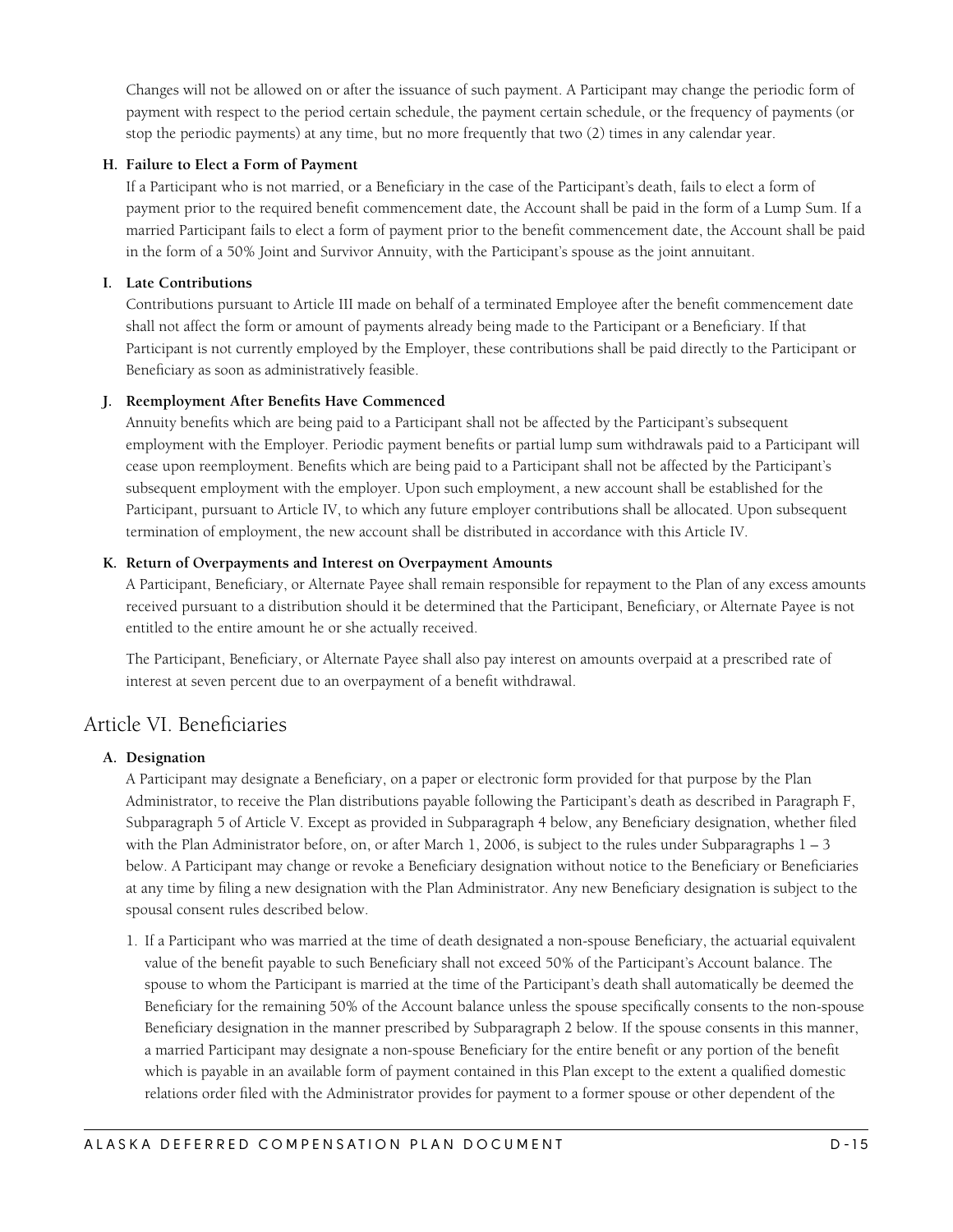<span id="page-15-0"></span>Participant unless the Participant filed a revocation of Beneficiary accompanied by a written consent to the revocation from each person entitled under the qualified domestic relations order.

- 2. The spouse's consent to the Beneficiary designation must be contained in a writing signed by both the Participant and the Participant's spouse, must specifically acknowledge the effect of the consent, and must be witnessed by a Plan representative or notary public. Any consent by a spouse shall be effective only with respect to such spouse.
- 3. Except as provided by the express terms of a qualified domestic relations order, which has been accepted by the Plan Administrator, the dissolution of a marriage between the Participant and his or her spouse will automatically revoke a Beneficiary designation in favor of that former spouse executed by the Participant before the dissolution unless the Participant, subsequent to the dissolution, specifically reaffirms the former spouse as a Beneficiary on the form provided for that purpose by the Plan Administrator.
- 4. The requirement that the spouse to whom the Participant is married at the time of the Participant's death shall automatically be deemed the Beneficiary for 50% of the Participant's Account balance does not apply in the case of a Participant whose most recent Beneficiary designation form was received by the Administrator before January 1, 2002, if the Participant's death occurred before March 1, 2006.

#### **B. Failure to Designate a Beneficiary**

If upon the death of a Participant there is no valid designation of Beneficiary on file with the Plan Administrator, a divorce or annulment has revoked the Beneficiary designation naming the Participant's spouse as a Beneficiary, or the Beneficiary is deceased, then benefits shall be paid in the following order of succession:

- 1. Payments shall be made to the surviving spouse, if the spouse survives the Participant for 30 days;
- 2. If there is no surviving spouse, payments shall be made in equal parts to the surviving children, including adopted children, who survive the Participant for 30 days;
- 3. If there are no surviving children, payments shall be made in equal parts to the surviving parents who survive the Participant for 30 days; or
- 4. If there are no surviving parents, payments shall be made to the Participant's estate.

#### **C. Payments to Beneficiaries**

The Plan Administrator may request proper proof of the Participant's death and may require the Beneficiary to provide evidence of his or her right to receive a distribution from the Plan in any form or manner the Plan Administrator may deem appropriate. The Plan Administrator's determination of the Participant's death and of the right of a Beneficiary to receive payment under the Plan shall be conclusive. If a distribution is to be made to a minor or incompetent Beneficiary, payments may be made to the person's legal guardian, conservator, or custodian in accordance with the Uniform Gifts to Minors Act or similar law as permitted under the laws of the state where the Beneficiary resides. The Plan Administrator or Trustee will not be liable for any payments made in accordance with this Paragraph C of Article VI, and they are not required to make any inquiries with respect to the competence of any person entitled to benefits under the Plan.

## Article VII. Amendment and Termination

#### **A. Amendment**

The Plan Administrator shall have the right to amend this Plan, at any time and from time to time, in whole or in part. Such power to amend includes the right, without limitation, to make those retroactive amendments referred to in the Internal Revenue Code. However, such right to amend the Plan shall be subject to the provisions of Paragraph C of this Article VII. Further, no amendment of the Plan shall permit any assets of the Plan to be used to pay premiums or contributions of the Employer under any other plan maintained by the Employer.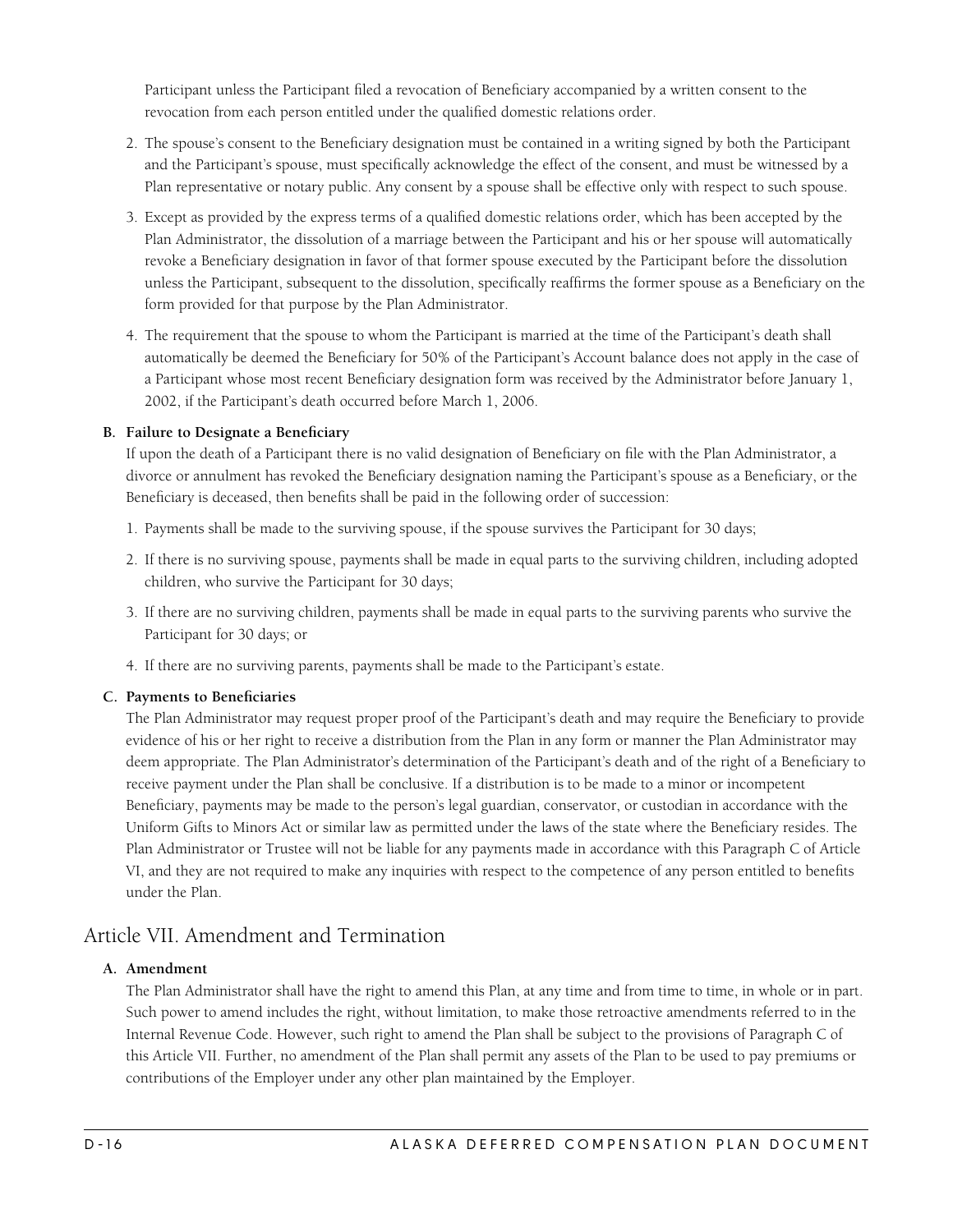#### <span id="page-16-0"></span>**B. Termination, Partial Termination, or Complete Discontinuance of Contributions**

- 1. Although the State of Alaska has established the Plan with the bona fide intention and expectation that it will continue the Plan indefinitely, the State of Alaska may in its sole and absolute discretion terminate the Plan in whole or part at any time without liability whatsoever for such termination. If the Plan shall be terminated, all investments shall remain in force until all Participants' Accounts have been completely distributed in accordance with the Plan.
- 2. An Employer, other than the State of Alaska, has sole and absolute discretion to discontinue participation in the plan with no liability to a person or entity except under the terms of the Participation Agreement. The Employer shall notify the Administrator of the plan of termination at least 90 days prior to the date on which the Employer wishes to terminate. The participating Employer shall continue to transmit contributions or coverage during the 90-day interim. The employer shall submit written notice of termination accompanied by a resolution adopted by the governing body of the participating employer.

#### **C. Nonreversion**

- 1. The corpus or income of the trust or custodial account may not be diverted to or used for other than the exclusive benefit of the Participants or their Beneficiaries.
- 2. If Plan benefits are provided through the distribution of annuity or insurance contracts, any refunds or credits in excess of Plan benefits (on account of dividends, earnings, or other experience rating credits, or surrender or cancellation credits) will be paid to the trust or custodial account.
- 3. Any contribution made by the Employer because of a mistake of fact must be returned to the Employer within one year of the contribution.
- 4. The Plan Administrator shall have no right to modify or amend the Plan retroactively in such a manner as to reduce the benefits of any Participant accrued to date under the Plan by reason of contributions made by the Employer prior to the modification or amendment except to the extent permitted by law.

### Article VIII. Miscellaneous

#### **A. Limitation of Rights; Employment Relationship**

Neither the establishment of the Plan, nor any modification thereof, nor the creation of any fund or Account, nor the payment of any benefits, shall be construed as giving any Participant or other person any legal or equitable right against the State of Alaska, Employer, the Investment Provider, the Plan Administrator or the Record Keeper, except as provided in the Plan, and, in no event, shall the terms of employment of any Employee be modified or in any way be affected by the Plan.

#### **B. Transfer of Assets of Plan**

In no event shall this Plan be merged or consolidated with any other plan, nor shall there be any transfer of assets or liabilities from this Plan to any other plan, unless immediately after such merger, consolidation or transfer, each Participant's benefits, if such other plan were then to terminate, are at least equal to or greater than the benefits which the Participant would have been entitled to had this Plan been terminated immediately before such merger, consolidation, or transfer.

#### **C. Safeguard Provision**

Neither the State of Alaska, Employer, Investment Provider, Record Keeper, or the Plan Administrator, shall recognize any attempt to alienate amounts held on behalf of, or payable to, an Employee or other person who is or who might become eligible for benefits under the Plan. Such amounts are not subject to anticipation, alienation, sale, transfer, assignment, pledge, encumbrance, or charge of any kind, either voluntary or involuntary, before being received by the person entitled to the amount under the terms of the Plan. An attempt to anticipate, alienate, sell, transfer, assign,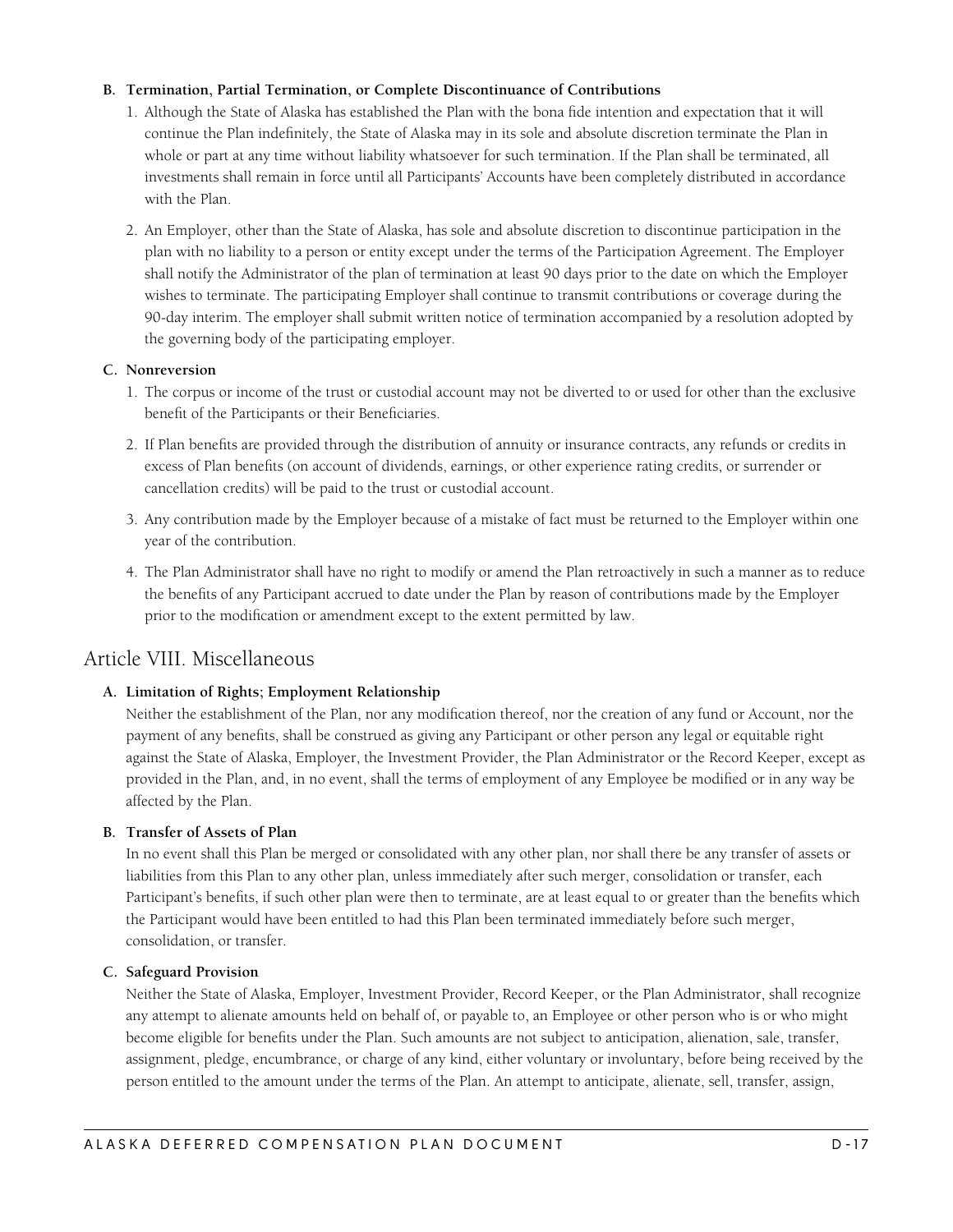<span id="page-17-0"></span>pledge, encumber, charge, or otherwise dispose of a right to amounts held under the plan is void. Except as provided in AS 09.38.065, amounts held on behalf of, or payable to, an Employee or other person who is or who might become eligible for benefits under the Plan are exempt from garnishment, execution, or levy.

#### **D. Interpretation; Severability**

The Plan hereby created shall be construed, administered and governed in all respects in accordance with the Internal Revenue Code and other pertinent federal laws, and the laws of the State of Alaska, provided, however, that if any provision is susceptible to more than one interpretation, such interpretation shall be given thereto as is consistent with the Plan being an eligible deferred compensation plan within the meaning of section 457(b) of the Internal Revenue Code. If any provision of this Plan shall be held by a court of competent jurisdiction to be invalid or unenforceable, the remaining provisions of the Plan shall continue to be fully effective.

This Plan is also intended to reflect certain provisions of the Economic Growth and Tax Relief Reconciliation Act of 2001 ("EGTRRA") and is intended to be construed in accordance with EGTRRA and guidance issued thereunder. If a provision of EGTRRA is mandatory as it applies to the eligibility of this Plan, then that provision is adopted, and to the extent provisions of the Plan exist that are inconsistent with such mandatory EGTRRA requirements, the mandatory requirements of EGTRRA shall supersede the provisions of this Plan, to the extent the provisions of this Plan as written are inconsistent with EGTRRA.

If a provision of EGTRRA is optional as it may apply to a Code section 457(b) plan, then only those provisions herein specifically adopted are part of this Plan. All other optional provisions of EGTRRA, not specifically adopted into this Plan, are not included in this Plan.

#### **E. Plan Administration**

The Plan Administrator shall establish rules and regulations for administration of the Plan, and shall be responsible for its interpretation. A determination by the Plan Administrator shall be conclusive and binding upon all interested parties. The Plan Administrator shall have the sole discretion, authority and responsibility to interpret and construe the Plan document (including ambiguous provisions thereof) and to determine all factual and legal questions under the Plan, including but not limited to the entitlement of Employees, Participants and Beneficiaries and the amounts of their respective interests. The Trustee and other interested parties may act and rely upon all information reported to them hereunder and need not inquire into the accuracy thereof, nor be charged with any notice to the contrary. No rule, regulation or interpretation shall discriminate in favor of persons who are highly compensated employees.

#### **F. Form of Election**

Any election or any alteration or revocation of a prior election by a Participant, Beneficiary, or Alternate Payee for any purpose under this Plan shall be on forms or made in a manner prescribed for that purpose by the Plan Administrator. To be effective, the forms required or the required action for any purpose under this Plan must be completed and filed in accordance with the requirements set forth herein, and in accordance with rules, regulations and/or procedural policies prescribed by the Plan Administrator. To be effective, an election must be received by the Plan Administrator or the Plan Administrator's designee, such as the Record Keeper, prescribed for the purpose of receiving the election information.

#### **G. Domestic Relations Orders**

Notwithstanding the nonalienation provisions in paragraph C "Safeguard Provision," the Plan Administrator may direct that benefits be paid to someone other than a Participant or Beneficiary pursuant to a valid qualified domestic relations order, meeting the requirements of section  $414(p)(11)$  of the Code, that has been executed by a judge of a competent court in accordance with applicable state law, and which has been accepted by the Plan Administrator.

The Plan Administrator shall determine whether an order meets the requirements of this section within a reasonable period after receiving an order. The Plan Administrator shall notify the Participant and any Alternate Payee that an order has been received and indicate to the Alternate Payee and Participant when the Plan has accepted the order. A